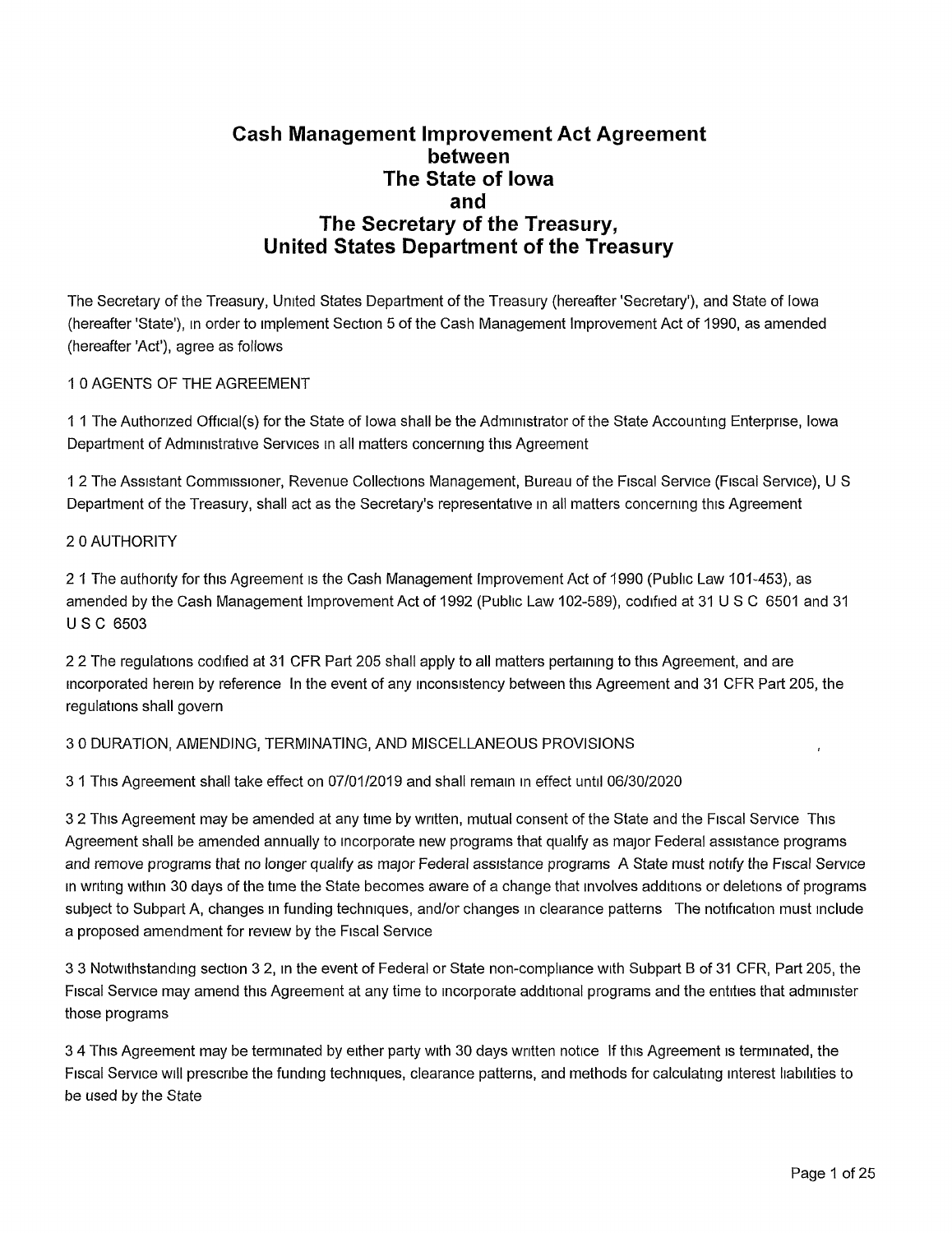## 4 0 PROGRAMS COVERED

4 1 The State's threshold and its major Federal assistance programs shall be determined based on the Single Audit for fiscal year ending 06/30/2018

All major Federal assistance programs shall be covered by this Agreement, unless otherwise specified in section 4 4 of this Agreement

4 2 The State's threshold for major Federal assistance programs is \$47,763,641

The following programs meet or exceed the threshold and are not excluded in Section 4 4

- 10 551 Supplemental Nutrition Assistance Program
- 10 555 National School Lunch Program
- 14 228 Community Development Block Grants/State's Program
- <sup>17</sup> 225F Unemployment Insurance Federal Benefit Account and Administrative Costs
- 17 225S Unemployment Insurance State Benefit Account
- 20 205 Highway Planning and Construction
- 66 458 Capitalization Grants for Clean Water State Revolving Funds
- 66 468 Capitalization Grants for Drinking Water Revolving Fund
- 84 010 Title <sup>I</sup> Grants to Local Educational Agencies
- 84 027 Special Education -- Grants to States
- 93 558 Temporary Assistance for Needy Families
- 93 568 Low-Income Home Energy Assistance
- 93 575 Child Care and Development Block Grant
- 93 767 Children's Health Insurance Program
- 93 778 Medical Assistance Program

4 3 The following programs fall below the State's threshold but have been required to be covered by Fiscal Service in accordance with the non-compliance provisions of Subpart B of 31 CFR Part 205

There are currently no programs listed for Section 4 3

4 4 The following programs exceed the State's threshold but have been excluded from coverage for the reason indicated

There are currently no programs listed for Section 4 4

#### 5 0 ENTITIES COVERED

5 <sup>1</sup> State agencies and instrumentalities that meet the definition of a State per 31 CFR Part 205, shall be subject to the terms of this Agreement The following is a list of such entities that administer funds under the programs listed in Section 4 0 of this Agreement

Department of Education Department of Human Rights Department of Human Services Department of Inspections and Appeals Department of Natural Resources Department of Transportation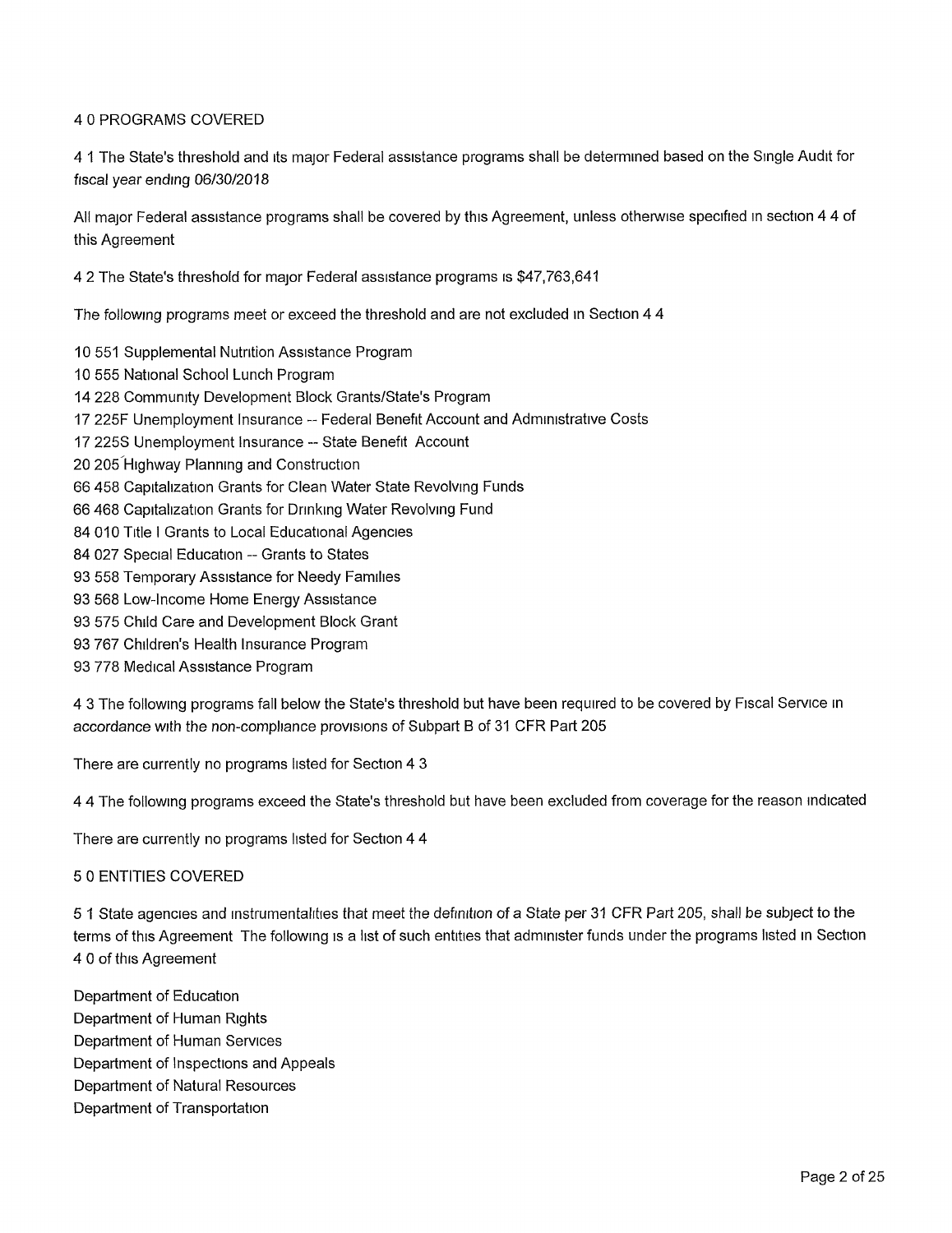Iowa Economic Development Authority Iowa Finance Authority Iowa Workforce Development

5 2 Entities that meet the definition of a Fiscal Agent per 31 CFR Part 205 shall be subject to the terms of this Agreement The following is a list of Fiscal Agents that administer funds under the programs listed in the Section 4 0 of this Agreement

Bank of America 17 225F Unemployment Insurance -- Federal Benefit Account and Administrative Costs Bank of America 17 225S Unemployment Insurance -- State Benefit Account Conduent State & Local Solutions, Inc 10 551 Supplemental Nutrition Assistance Program Conduent State & Local Solutions, Inc 93 558 Temporary Assistance for Needy Families Iowa Finance Authority 66 458 Capitalization Grants for Clean Water State Revolving Funds Iowa Finance Authority 66 468 Capitalization Grants for Drinking Water Revolving Fund Wells Fargo 66 458 Capitalization Grants for Clean Water State Revolving Funds Wells Fargo 66 468 Capitalization Grants for Drinking Water Revolving Fund

## 6 0 FUNDING TECHNIQUES

#### 6 <sup>1</sup> General Terms

6 11 The State shall request Federal funds in accordance with the appropriate cut-off times shown in Exhibit <sup>I</sup> to ensure funds will be received and credited to a State account by the times specified in the funding techniques Exhibit <sup>I</sup> is incorporated by reference herein

6 12 The State shall schedule the receipt of Federal funds such that the funds are received and credited to a State account in accordance with the clearance patterns specified in Exhibit II - List of State Clearance Patterns Exhibit II is incorporated by reference herein

6 <sup>1</sup> 3 In instances where the receipt of funds is scheduled for a Saturday, the State shall request funds for deposit on Friday In instances where the receipt of funds is scheduled for a Sunday, the State shall request funds for deposit on Monday In instances where the receipt of Federal funds is scheduled for deposit on a day when the State is not open for business, the State shall request funds for deposit the day following the scheduled day, in instances where the receipt of Federal funds is scheduled for deposit on a day when the Federal Government is not open for business, the State shall request funds for deposit the day prior to the scheduled day

#### 6 14 Estimates and Reconciliation of Estimates

Where estimated expenditures are used to determine the amount of the drawdown, the State will indicate in the terms of the State unique funding technique how the estimated amount is determined and when and how the State will reconcile the difference between the estimate and the State's actual expenditures

#### 6 15 Supplemental Funding

Unless otherwise defined by program rules, Supplemental Funding is the award of additional funds to provide for an increase in costs due to unforeseen circumstances

The State will comply with all Federal program agency policies and procedures for requesting supplemental grant funding

The State will comply with the following guidelines when requesting supplemental funding for the Medical Assistance Program and associated administrative payments (CFDA 93 778)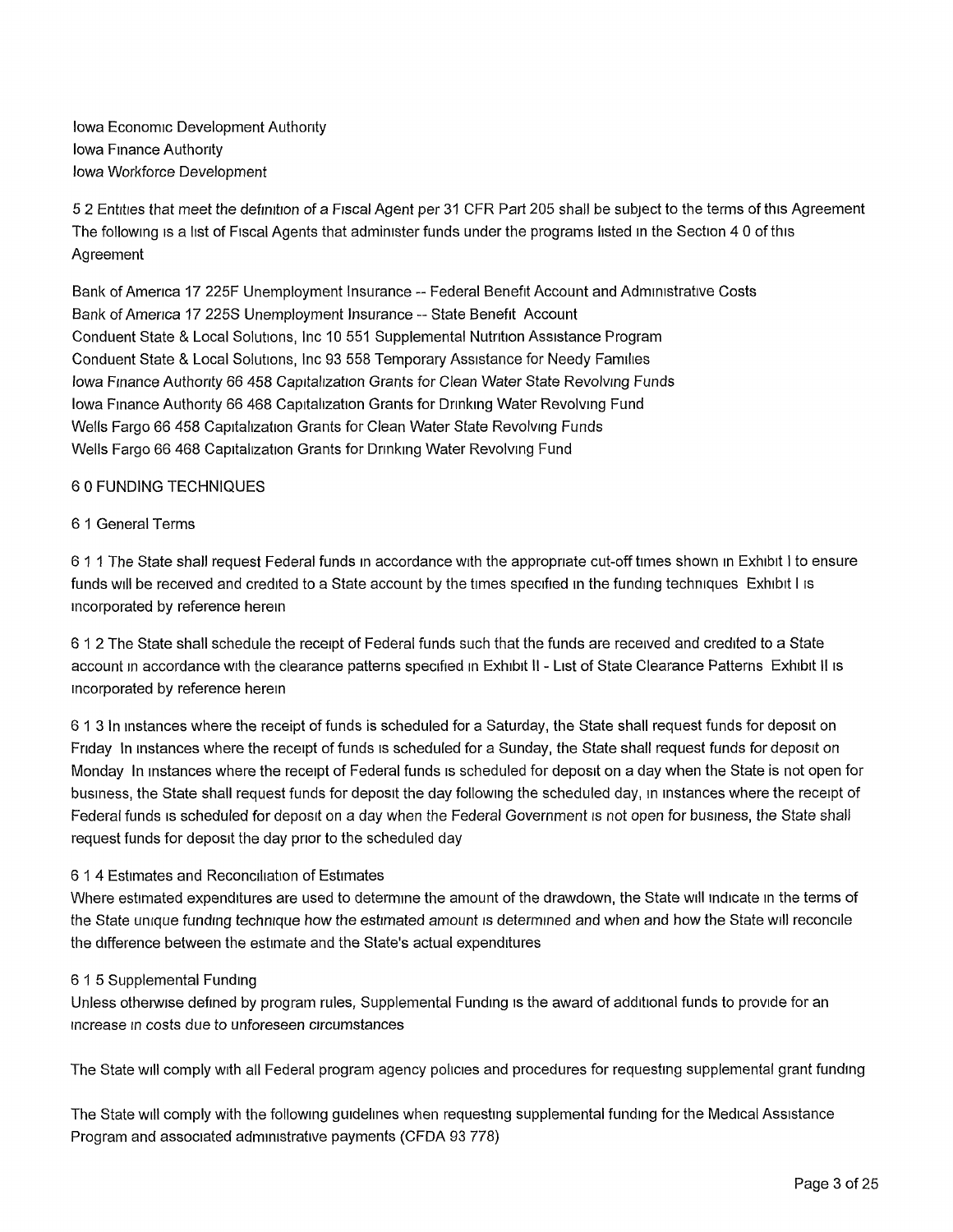The State must submit a revised Medicaid Program Budget Report (CMS-37) to request supplemental funding The CMS guidelines and instructions for completing the CMS-37 are provided in Section 2600F of the State Medicaid Manual (SMM) The CMS/CO must receive the revised Form CMS-37 through the Medicaid Budget Expenditure System/Children's Budget Expenditure System (MBES/CBES) no later than 10 calendar days before the end of the quarter for which the supplemental grant award is being requested

Additional guidance on this policy is available from the respective CMS Regional Office, U S Department of Health & Human Services

The State will comply with the following guidelines when requesting supplemental funding for TANF (CFDA 93 558), CCDF (CFDA 93 575), CSE (93 563), and the FC/AA (CFDA 93 658 and CFDA 93 659) programs administered by the U S Department of Human Services, Administration for Children and Families (HHS/ACF)

## a Timing of the Request

A State should initiate its request for supplemental funding during a quarter as soon as it becomes aware of the fact that a shortfall does/will exist For the TANF and CCDF grants, supplemental funding requests (estimates) may be submitted by a State, for consideration by ACF, up through and including the 15th day of the third month of the first, second or third quarter of any fiscal year Since TANF and CCDF are block grant programs, all unawarded portions of the annual allotment will automatically be issued at the beginning of the fourth quarter Therefore, supplemental funding requests will not be available during the fourth quarter for these programs For the CSE and FC/AA programs, supplemental funding requests may be submitted by a state, for consideration by ACF, up through and including the 15th day of the third month of any quarter of a fiscal year

## b Justification for the Request

The request for a supplemental funding for any of the above mentioned programs should contain a justification clearly documenting the need for the additional funding authority during the current quarter This documentation should be in the form of State accounting records or similar documents that will show the actual expenditures through the most recent month for which such data are available, as well as the State's most accurate projection of its anticipated expenditures during the remaining month(s) of the quarter For either the TANF or the CCDF program, the State's justification should also include an explanation of the activities requiring the obligation and/or expenditure of amounts that exceed the normal quarterly grant award restrictions and why these activities could not have been delayed until the next quarter

#### c Form Submittal

Supplemental funding requests should be made by completing the appropriate ACF quarterly report of expenditures and estimates applicable to the particular program for which the grant award request is being made

#### d Approval Process

Upon receipt of the state's request for additional funding authority for a quarter, the ACF Regional Office will promptly review the supporting documentation If the request is properly justified, so long as ACF has adequate funding availability, the State's request will be expedited and supplemental funding will be issued within 5 days of ACF receiving the request The State will be notified by the Regional Office when the supplemental award has been transmitted to the Payment Management System (PMS) and when it may initiate drawdowns against the supplemental funding

Additional guidance on this policy is provided in the U S Department of Health & Human Services, Administration for Children and Families, letter (May 19, 2004) to State Administrators from the Deputy Assistant Secretary for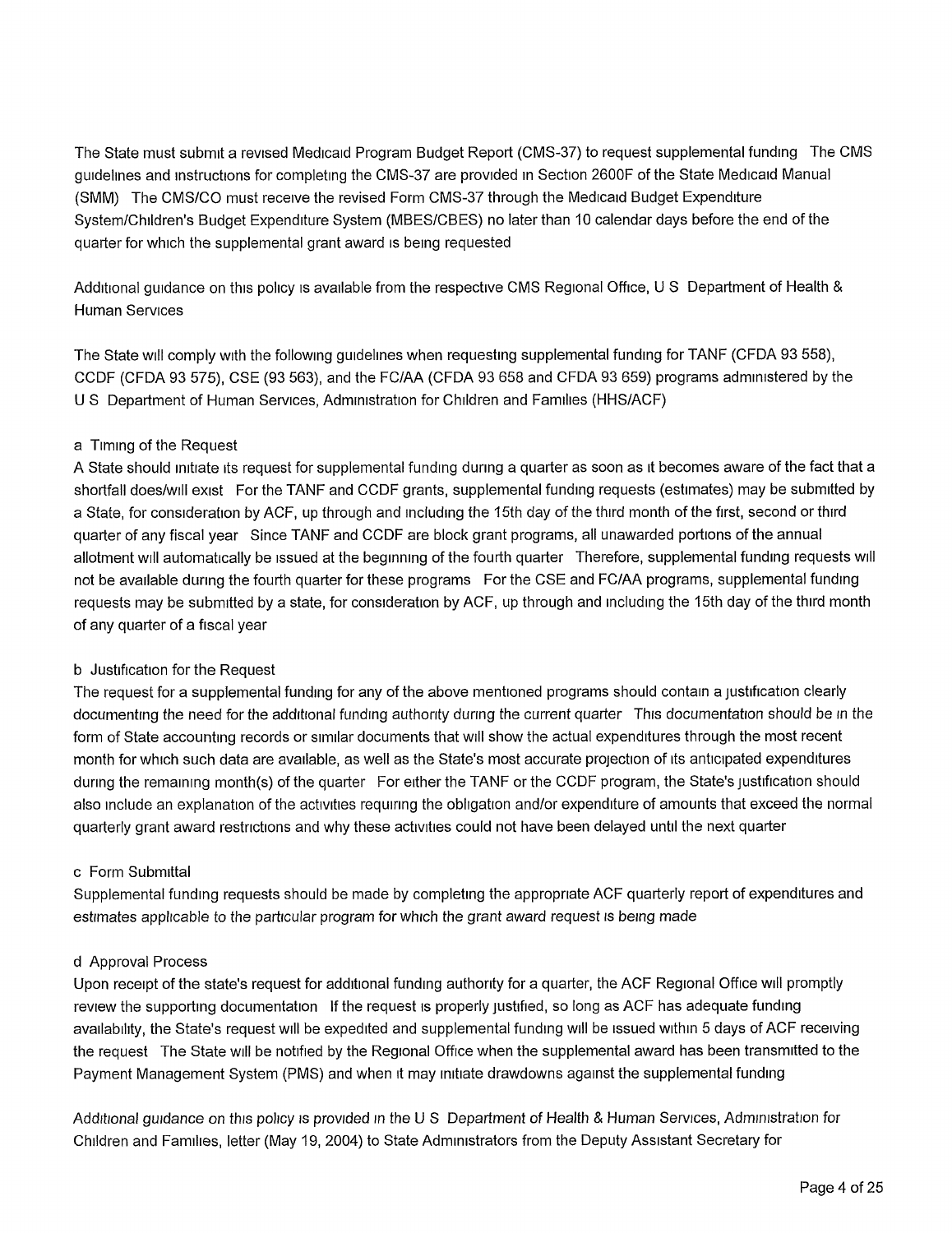## **Administration**

## 6 2 Description of Funding Techniques

6 2 <sup>1</sup> The following are terms under which standard funding techniques shall be implemented for all transfers of funds to which the funding technique is applied in section 6 3 2 of this Agreement

### Actual Clearance, ZBA - ACH

The State shall request funds such that they are deposited by ACH in a State account on the settlement date of payments issued by the State The request shall be made in accordance with the appropriate Federal agency cut-off time specified in Exhibit <sup>I</sup> The amount of the request shall be for the amount of funds that clear the State's account on the settlement date This funding technique is interest neutral

### Post-Issuance

The State shall request funds such that they are deposited in a State account after the State issues checks, but before the checks clear The request shall be made in accordance with the appropriate Federal agency cut-off time specified in Exhibit <sup>I</sup> The amount of the request shall be the amount of the disbursement This funding technique is not interest neutral

### Pre-Issuance

The State shall request funds such that they are deposited in a State account not more than three business days prior to the day the State makes a disbursement The request shall be made in accordance with the appropriate Federal agency cut-off time specified in Exhibit <sup>I</sup> The amount of the request shall be the amount the State expects to disburse This funding technique is not interest neutral

6 2 2 The following are terms under which funding techniques for administrative costs shall be implemented for all transfers of funds to which the funding technique is applied in section *6 32of* this *Agreement*

Indirect Cost Rates - Actual Base - Monthly

The State shall request funds once a month, such that they are deposited on the median day of the month The request shall be made in accordance with the appropriate Federal agency cut-off time specified in Exhibit <sup>I</sup> The amount of the request shall be determined by applying the indirect cost rate to the appropriate cost base of the prior month This funding technique is interest neutral

## Indirect Cost Rates - Actual Base - Quarterly

The State shall request funds once a quarter, such that they are deposited on the median day of the quarter The request shall be made in accordance with the appropriate Federal agency cut-off time specified in Exhibit <sup>I</sup> The amount of the request shall be determined by applying the indirect cost rate to the appropriate cost base of the quarter This funding technique is interest neutral

6 2 3 The following are terms under which miscellaneous funding techniques shall be implemented for all transfers of funds to which the funding technique is applied in section 6 3 2 of this Agreement

#### Capitalization Grants for State Revolving Funds

The State shall request funds to minimize the time between the drawdown of funds from Treasury and their deposit into the revolving fund The timing of the drawdown of Federal funds for deposit to the revolving fund is subject to the interest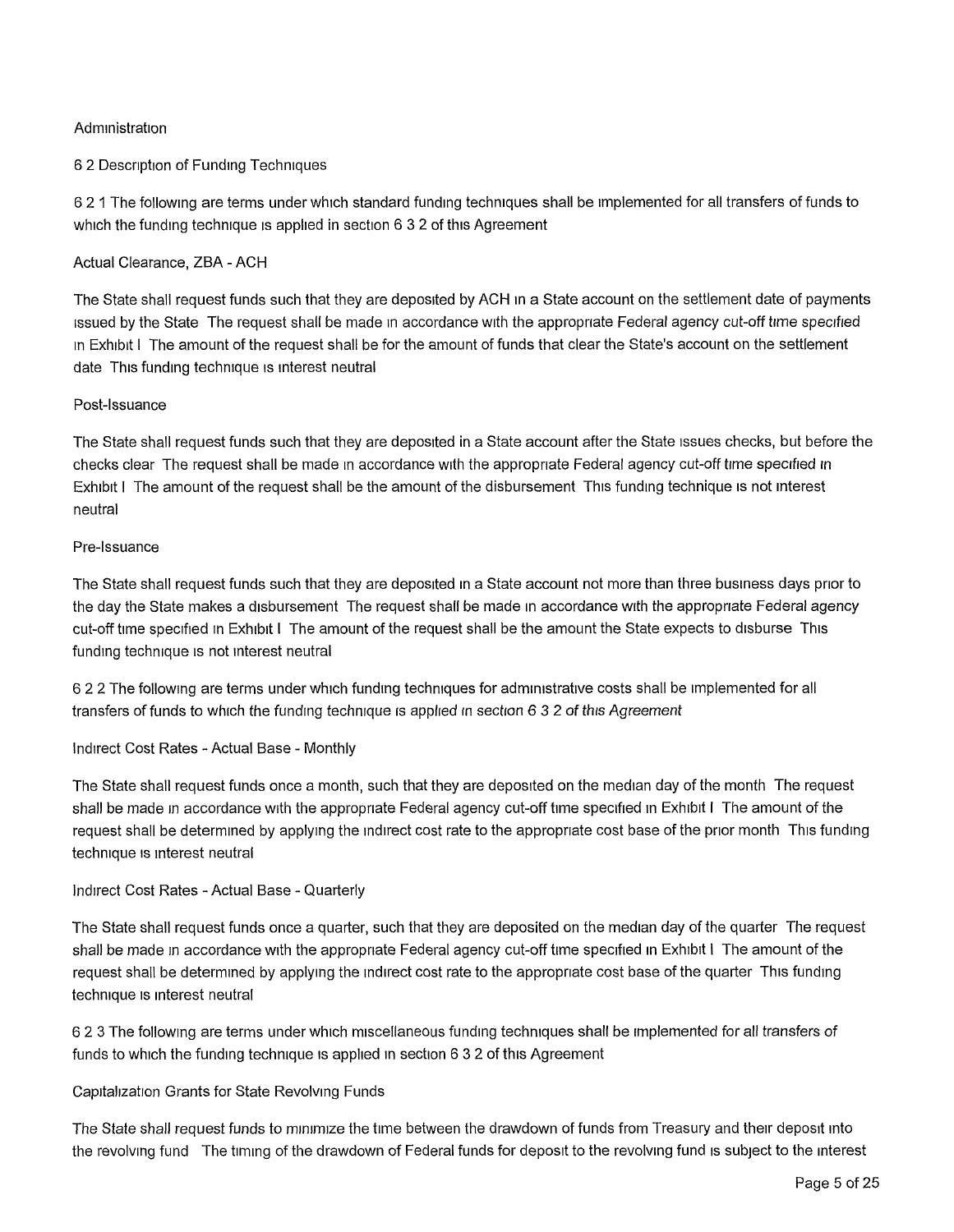provisions of 31 CFR Part 205, however there is an interest exemption for the interest the State earns once the funds are deposited into the revolving fund The request for funds shall be made in accordance with the appropriate Federal agency cut-off time specified in Exhibit <sup>I</sup> The amount of the request shall be for the amount of the funds to be used for immediate program purposes The State will not incur an interest liability for interest earned on revolving fund loans This funding technique is interest neutral

6 2 4 The following are terms under which State unique funding techniques shall be implemented for all transfers of funds to which the funding technique is applied in section 6 3 2 of this Agreement

## Actual Administrative Non-Payroll Costs - Weekly

The State shall request funds weekly such that they are deposited in a State account on Tuesdays The request shall be made in accordance with the appropriate Federal agency cut-off time specified in Exhibit <sup>I</sup> The amount of the request shall be based on the previous week's actual expenses This funding technique is interest neutral

#### Contractor Payments - Post Issuance

The State shall request funds such that they are deposited in a State account by ACH the day after the State issues checks, but before the checks clear The request shall be made in accordance with the appropriate Federal agency cut-off time specified in Exhibit I The amount of the request shall be the amount of the disbursement This funding technique is not interest neutral

#### Cost Allocation Plans - Administrative Costs- Bi-weekly

The State shall request funds bi-weekly, such that they are deposited on the day of the State's payday The request shall be made in accordance with the appropriate Federal agency cut-off time specified in Exhibit <sup>I</sup> The amount of the request shall be the prorated amount of administrative costs base on the most recent, certified, quarterly cost allocation, with adjustments made to subsequent draws based on actual labor distributions and recoveries, when applicable This funding technique is interest neutral

#### Cost Allocation Plans - Indirect Costs - Bi-weekly

The State shall request funds bi-weekly, such that they are deposited on the day of the State's payday The request shall be made in accordance with the appropriate Federal agency cut-off time specified in Exhibit <sup>I</sup> The amount of the request shall be the prorated amount of indirect costs based on the most recent, certified, quarterly cost allocation, with adjustments made to subsequent draws based on actual labor distributions and recoveries, when applicable This funding technique is interest neutral

#### Estimated Administrative Costs-Bi-weekly - Monthly Adjustments

The State shall request funds bi-weekly such that they are deposited in a State account on the day the State's payroll is issued The request shall be made in accordance with the appropriate Federal agency cut-off time specified in Exhibit <sup>I</sup> The amount of the request shall be the prorated amount *of* administrative costs based on a combination of 26 allotments of the annual grant amount adjusted based on historical actual prorated costs for the year Monthly adjustments are made to subsequent draws based on the actual labor distribution and recoveries when applicable This funding technique is interest neutral

#### Estimated Administrative Payroll Costs - Estimated Base-Bi-weekly

The State shall request funds bi-weekly for estimated payroll costs such that they are deposited in a State account not more than three business days prior to the day the State makes a payroll disbursement The request shall be made in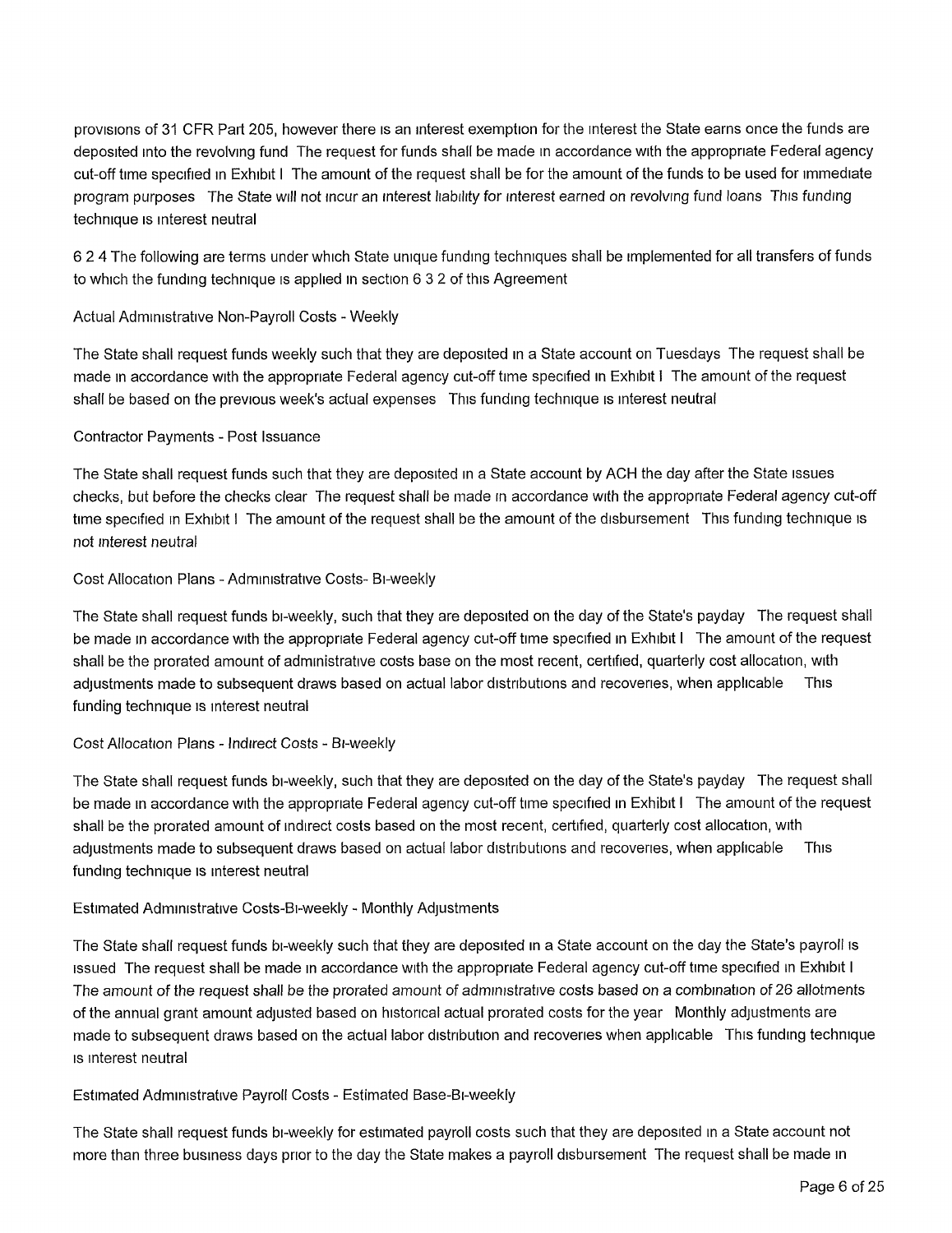accordance with the appropriate Federal agency cut-off time specified in Exhibit <sup>I</sup> The amount of the request shall be determined by applying a percentage of 90% to the appropriate cost base occurring 4 weeks prior with adjustments made to subsequent draws based on actual labor distributions and recoveries when applicable This funding technique is interest neutral

#### Indirect Cost Rates-Estimated Base-Bi-weekly-Quarterly Adjustments

The State shall request funds bi-weekly in conjunction with the payroll request such that they are deposited in a State account nor more than three business days prior to the day the State makes a payroll disbursement The request shall be made in accordance with the appropriate Federal agency cut-off time specified in Exhibit <sup>I</sup> The amount of the request shall be determined by applying the indirect cost rate to 90% of the appropriate cost base occurring 4 weeks prior with adjustments made to subsequent draws based on actual labor distributions and recoveries when applicable A quarterly reconciliation will be completed to ensure programs are in compliance with the indirect cost rate for the federal fiscal year This funding technique is interest neutral

#### Reimbursement - Advance Construction

The State shall request funds for contractor payments such that they are deposited by ACH on the same day as requested and after the payments issued by the State have cleared Of the total number of contractor payments, approximately 83% are issued electronically through ACH/EFT Additionally, of the total contractor payments, approximately 35 5% of the federal funds drawn are associated with Advance Construction projects Those contractor payments that are associated with Advance Construction projects are first supported with State funding and converted to Federal funding at a later date For Advance Construction projects, Federal funds are requested at the time of conversion and the request shall be made in accordance with the appropriate Federal agency cut-off time specified in Exhibit <sup>I</sup> The amount of the request shall be the amount of expenditures converted to Federal funds This funding technique is interest neutral

## State Revolving Funds - Administrative/Tech Costs

The State shall request funds monthly for expenditures which were incurred in the prior month Expenditures will be determined as soon as possible subsequent to the close of each month and a request for funds will occur by the second Friday of the month following the ending of the prior month The request shall be made in accordance with the appropriate Federal agency cut-off time specified in Exhibit <sup>1</sup> The amount of the request shall be for the actual expenditures incurred during the prior month This funding technique is interest neutral

## 6 3 Application of Funding Techniques to Programs

6 3 <sup>1</sup> The State shall apply the following funding techniques when requesting Federal funds for the component cash flows of the programs listed in sections 4 2 and 4 3 of this Agreement

#### 6 3 2 Programs

Below are programs listed in Section 4 2 and Section 4 3

10 551 Supplemental Nutrition Assistance Program Recipient Department of Human Services % of Funds Agency Receives 100 00 Component Program Costs Technique Actual Clearance, ZBA - ACH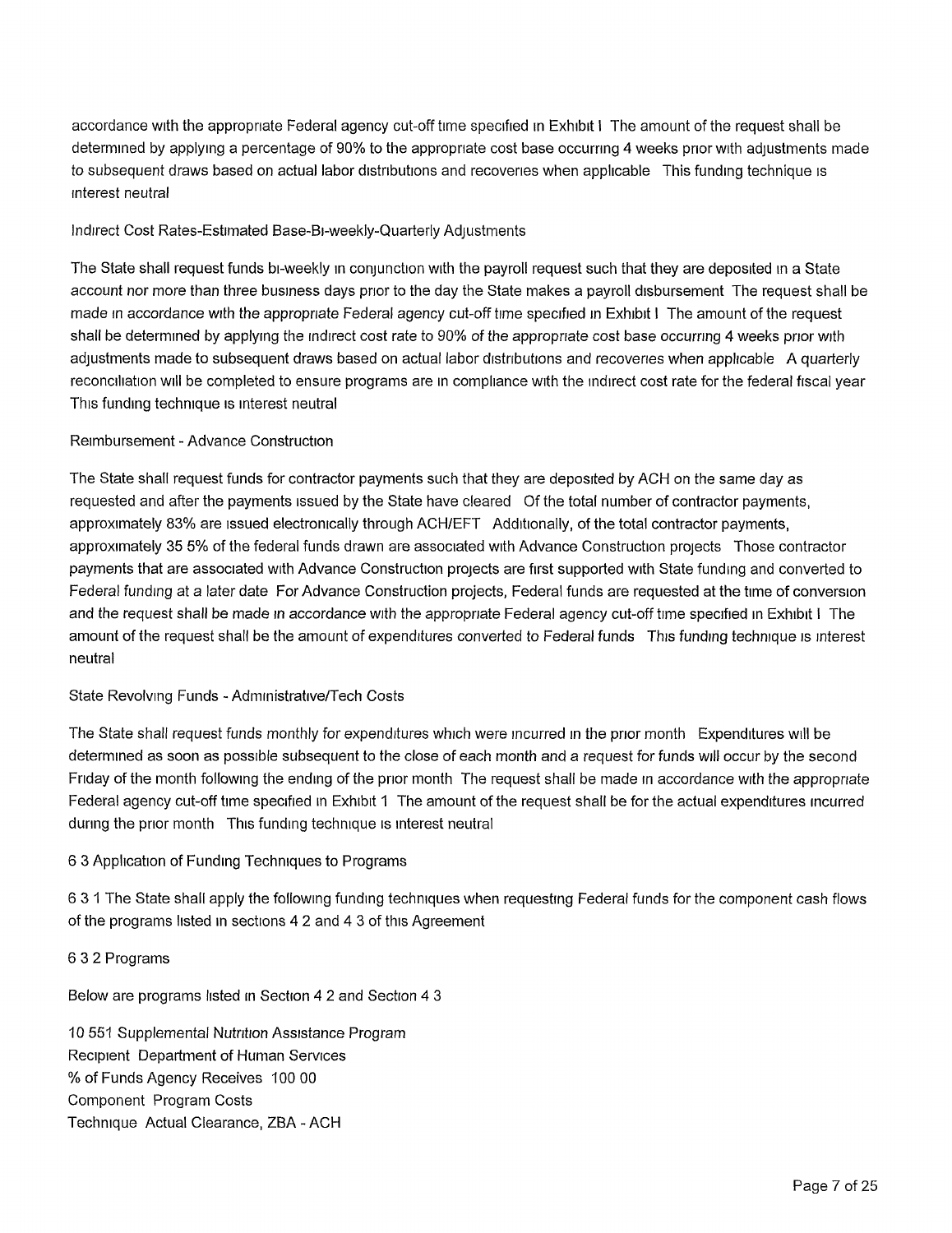Average Day of Clearance <sup>1</sup> Day

10 555 National School Lunch Program Recipient Department of Education % of Funds Agency Receives 100.00 Component Program Costs Technique Pre-Issuance Average Day of Clearance N/A

14 228 Community Development Block Grants/State's Program Recipient Iowa Economic Development Authority % of Funds Agency Receives <sup>1</sup> 00 Component Indirect Costs Technique Indirect Cost Rates - Actual Base - Quarterly Average Day of Clearance N/A

Recipient Iowa Economic Development Authority % of Funds Agency Receives 97 00 Component Program Costs Technique Pre-Issuance Average Day of Clearance N/A

Recipient Iowa Economic Development Authority % of Funds Agency Receives 2 00 Component Administrative Costs Technique Pre-Issuance Average Day of Clearance N/A

17 225F Unemployment Insurance - Federal Benefit Account and Administrative Costs Recipient Iowa Workforce Development % of Funds Agency Receives 24 00 Component Administrative Costs - Non-Payroll Technique Actual Administrative Non-Payroll Costs - Weekly Average Day of Clearance N/A

Recipient Department of Inspections and Appeals % of Funds Agency Receives 3 00 Component Administrative Costs Technique Estimated Administrative Costs-Bi-weekly - Monthly Adjustments Average Day of Clearance N/A

Recipient Iowa Workforce Development % of Funds Agency Receives 44 00 Component Administrative Costs - Payroll Technique Estimated Administrative Payroll Costs - Estimated Base-Bi-weekly Average Day of Clearance N/A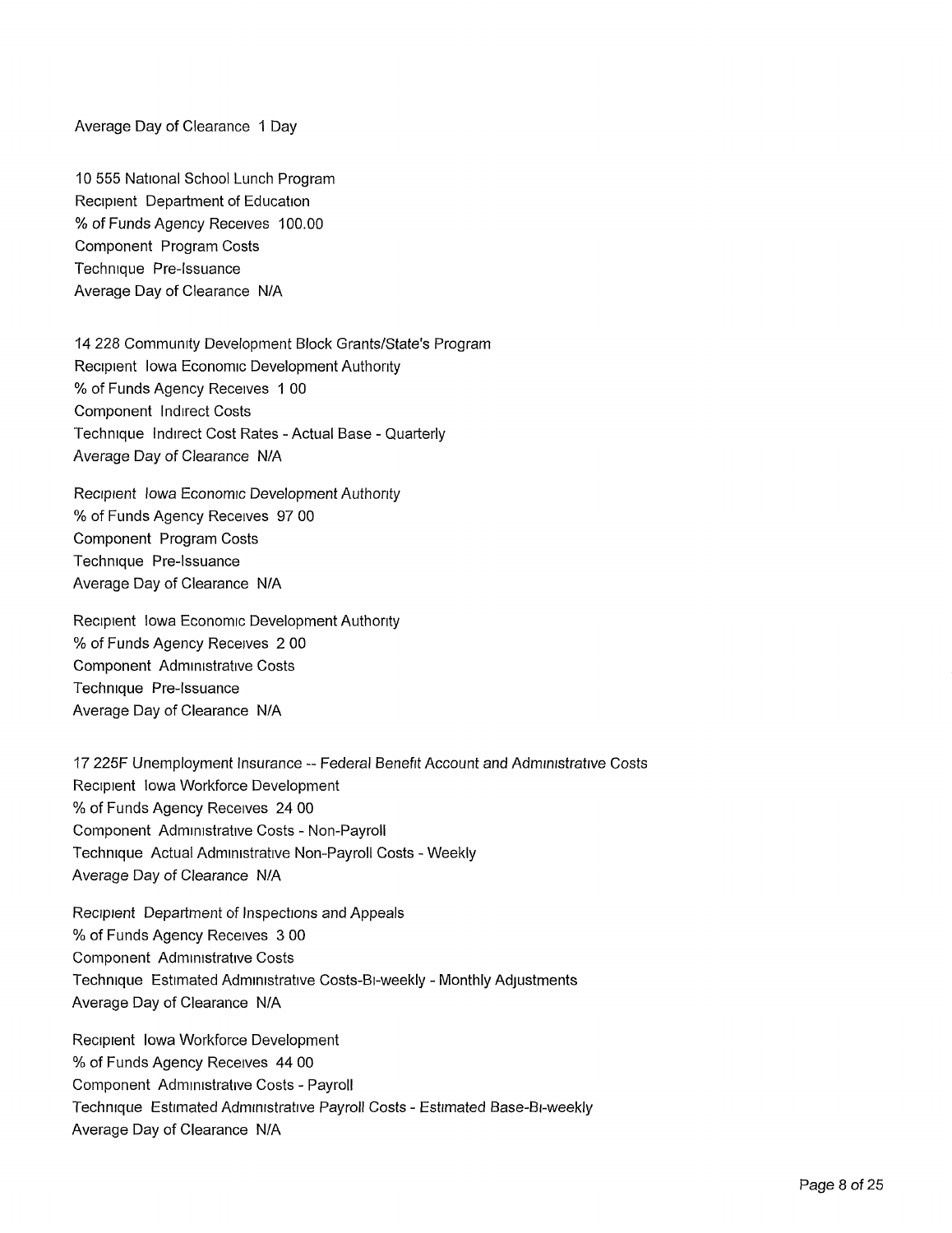Recipient Iowa Workforce Development % of Funds Agency Receives 9 00 Component Indirect Costs Technique Indirect Cost Rates-Estimated Base-Bi-weekly-Quarterly Adjustments Average Day of Clearance N/A

Recipient Iowa Workforce Development % of Funds Agency Receives 20 00 Component Program Costs Technique Pre-Issuance Average Day of Clearance N/A

17 225S Unemployment Insurance -- State Benefit Account Recipient Iowa Workforce Development % of Funds Agency Receives 100 00 Component Program Costs Technique. Post-Issuance Average Day of Clearance N/A

20 205 Highway Planning and Construction Recipient Department of Transportation % of Funds Agency Receives 73 00 Component Contractor Payments - Non Advance Construction Technique' Contractor Payments - Post Issuance Average Day of Clearance N/A

Recipient Department of Transportation % of Funds Agency Receives 7 00 Component City and County Pass-thru Technique Pre-Issuance Average Day of Clearance N/A

Recipient Department of Transportation % of Funds Agency Receives 20 00 Component Contractor Payments - Advance Construction Technique Reimbursement - Advance Construction Average Day of Clearance N/A

66 458 Capitalization Grants for Clean Water State Revolving Funds Recipient Iowa Finance Authority % of Funds Agency Receives 87 00 Component Program Technique Capitalization Grants for State Revolving Funds Average Day of Clearance N/A

Recipient Department of Natural Resources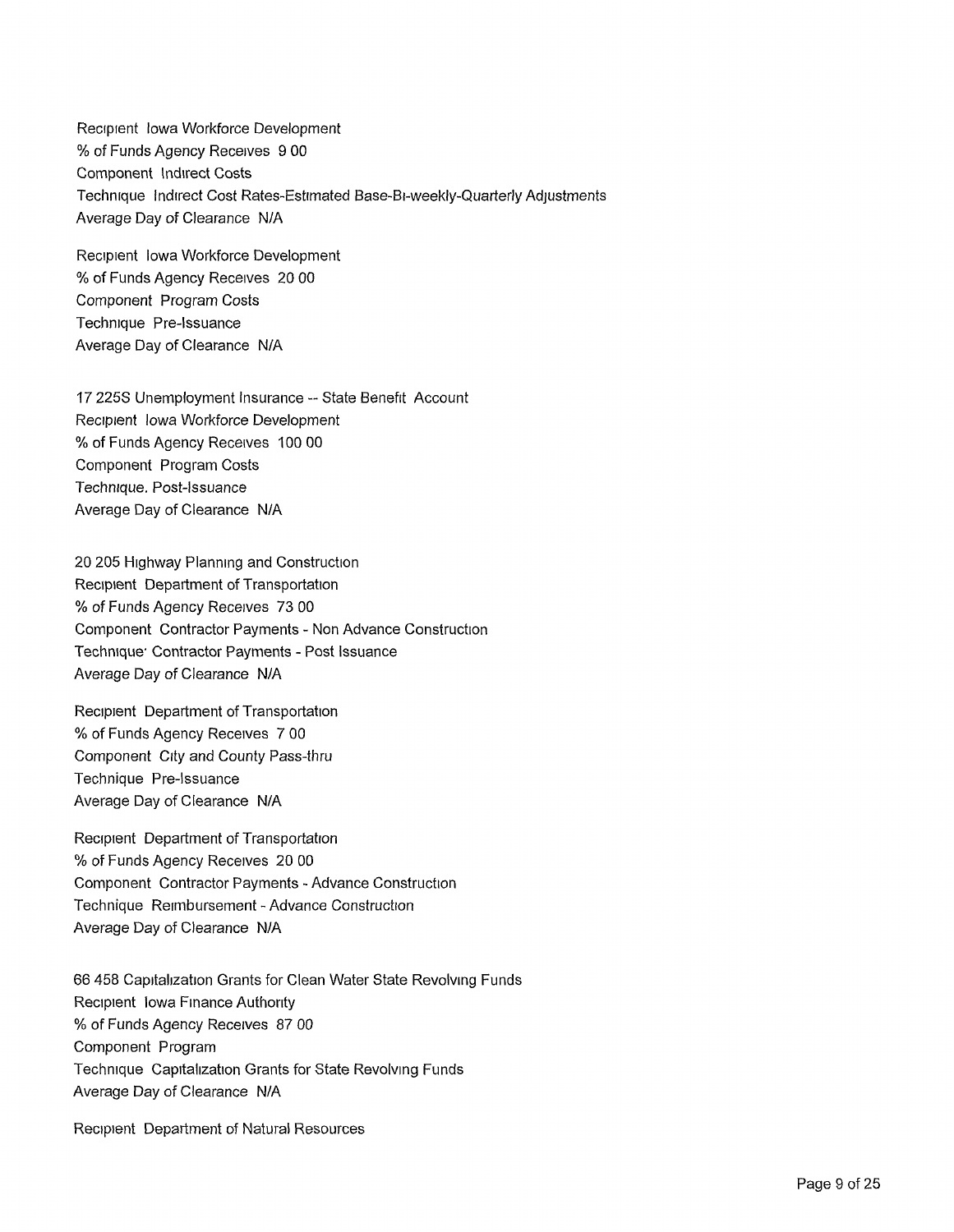% of Funds Agency Receives <sup>1</sup> 00 Component Indirects Technique Indirect Cost Rates - Actual Base - Monthly Average Day of Clearance N/A

Recipient Iowa Finance Authority % of Funds Agency Receives 0 30 Component Indirects Technique Indirect Cost Rates - Actual Base - Monthly Average Day of Clearance N/A

Recipient Department of Natural Resources % of Funds Agency Receives 8 50 Component Administrative Technique State Revolving Funds - Administrative/Tech Costs Average Day of Clearance N/A

Recipient Iowa Finance Authority % of Funds Agency Receives 3 20 Component Administrative Technique State Revolving Funds - Admmistrative/Tech Costs Average Day of Clearance N/A

66 468 Capitalization Grants for Drinking Water Revolving Fund Recipient Iowa Finance Authority % of Funds Agency Receives 65 50 Component Program Technique Capitalization Grants for State Revolving Funds Average Day of Clearance N/A

Recipient Department of Natural Resources % of Funds Agency Receives 3 50 Component Indirects Technique Indirect Cost Rates - Actual Base - Monthly Average Day of Clearance N/A

Recipient Iowa Finance Authority % of Funds Agency Receives 0 25 Component Indirects Technique Indirect Cost Rates - Actual Base - Monthly Average Day of Clearance N/A

Recipient Department of Natural Resources % of Funds Agency Receives 29 00 Component Administrative/Tech Technique State Revolving Funds - Administrative/Tech Costs Average Day of Clearance N/A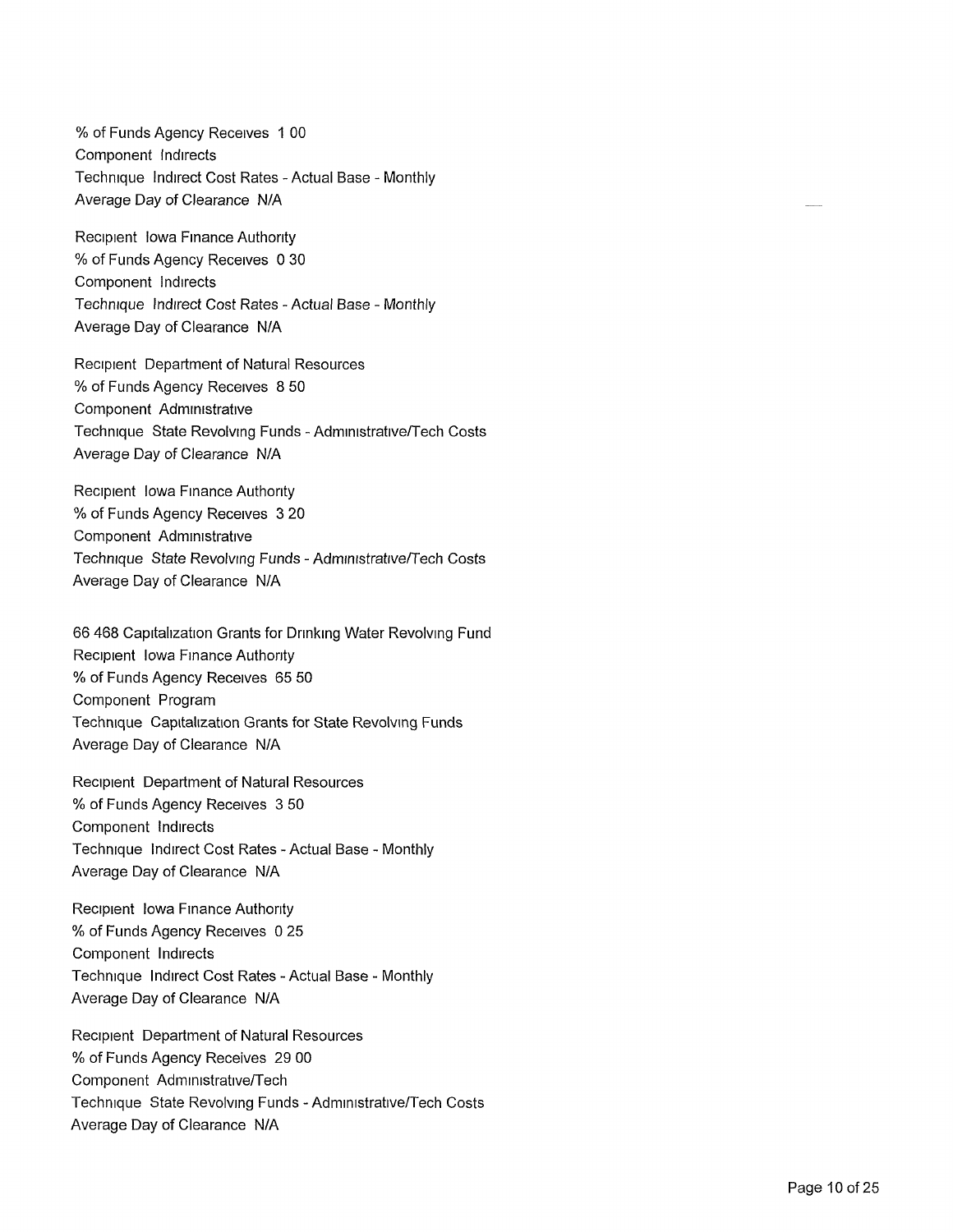Recipient Iowa Finance Authority % of Funds Agency Receives <sup>1</sup> 75 Component Administrative Technique State Revolving Funds - Administrative/Tech Costs Average Day of Clearance N/A

84 010 Title <sup>I</sup> Grants to Local Educational Agencies Recipient Department of Education % of Funds Agency Receives <sup>1</sup> 00 Component Indirect Costs Technique Indirect Cost Rates - Actual Base - Monthly Average Day of Clearance N/A

Recipient Department of Education % of Funds Agency Receives <sup>1</sup> 00 Component Administrative Costs Technique Pre-Issuance Average Day of Clearance N/A

Recipient Department of Education % of Funds Agency Receives 98 00 Component Program Costs Technique Pre-Issuance Average Day of Clearance N/A

84 027 Special Education — Grants to States Recipient Department of Education % of Funds Agency Receives <sup>1</sup> 00 Component Indirect Costs Technique Indirect Cost Rates - Actual Base - Monthly Average Day of Clearance N/A

Recipient Department of Education % of Funds Agency Receives 3 00 Component Administrative Costs Technique Pre-Issuance Average Day of Clearance N/A

Recipient Department of Education % of Funds Agency Receives 96 00 Component Program Costs Technique Pre-Issuance Average Day of Clearance N/A

93 558 Temporary Assistance for Needy Families Recipient Department of Human Services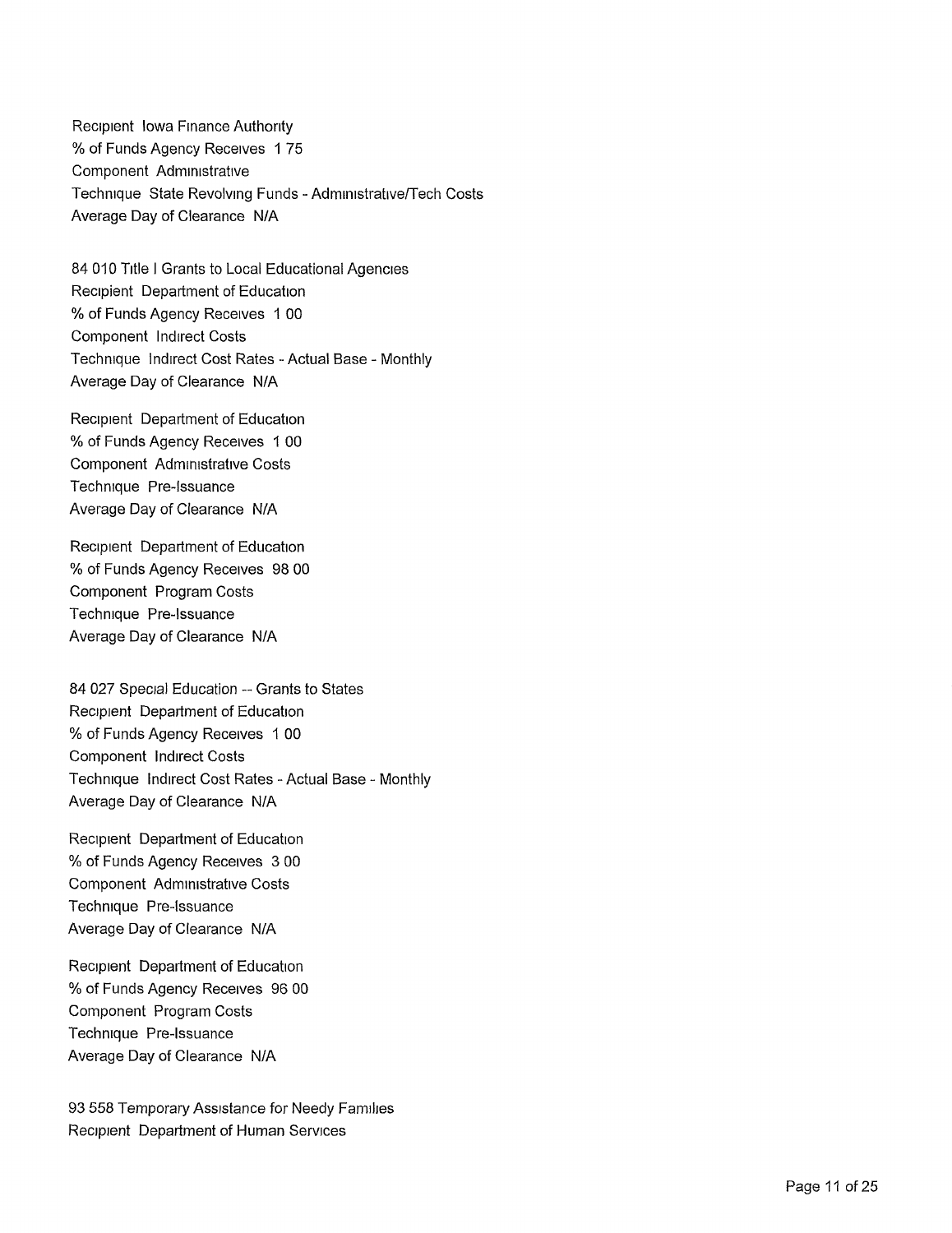% of Funds Agency Receives 29 00 Component Administrative Costs Technique Cost Allocation Plans - Administrative Costs- Bi-weekly Average Day of Clearance N/A

Recipient Department of Human Services % of Funds Agency Receives 3 00 Component Indirect Costs Technique' Cost Allocation Plans - Indirect Costs - Bi-weekly Average Day of Clearance N/A

Recipient Department of Human Rights % of Funds Agency Receives 3 00 Component Program Costs Technique Post-Issuance Average Day of Clearance N/A

Recipient Iowa Workforce Development % of Funds Agency Receives 3 00 Component Administrative Costs Technique Post-Issuance Average Day of Clearance N/A

Recipient Iowa Workforce Development % of Funds Agency Receives <sup>1</sup> 00 Component Program Costs Technique Post-Issuance Average Day of Clearance N/A

Recipient Department of Human Services % of Funds Agency Receives 61 00 Component Program Costs Technique Post-Issuance Average Day of Clearance N/A

93 568 Low-Income Home Energy Assistance Recipient Department of Human Rights % of Funds Agency Receives 0 10 Component Indirect Costs Technique Pre-Issuance Average Day of Clearance N/A

Recipient Department of Human Rights % of Funds Agency Receives <sup>1</sup> 40 Component Administrative Costs Technique Pre-Issuance Average Day of Clearance N/A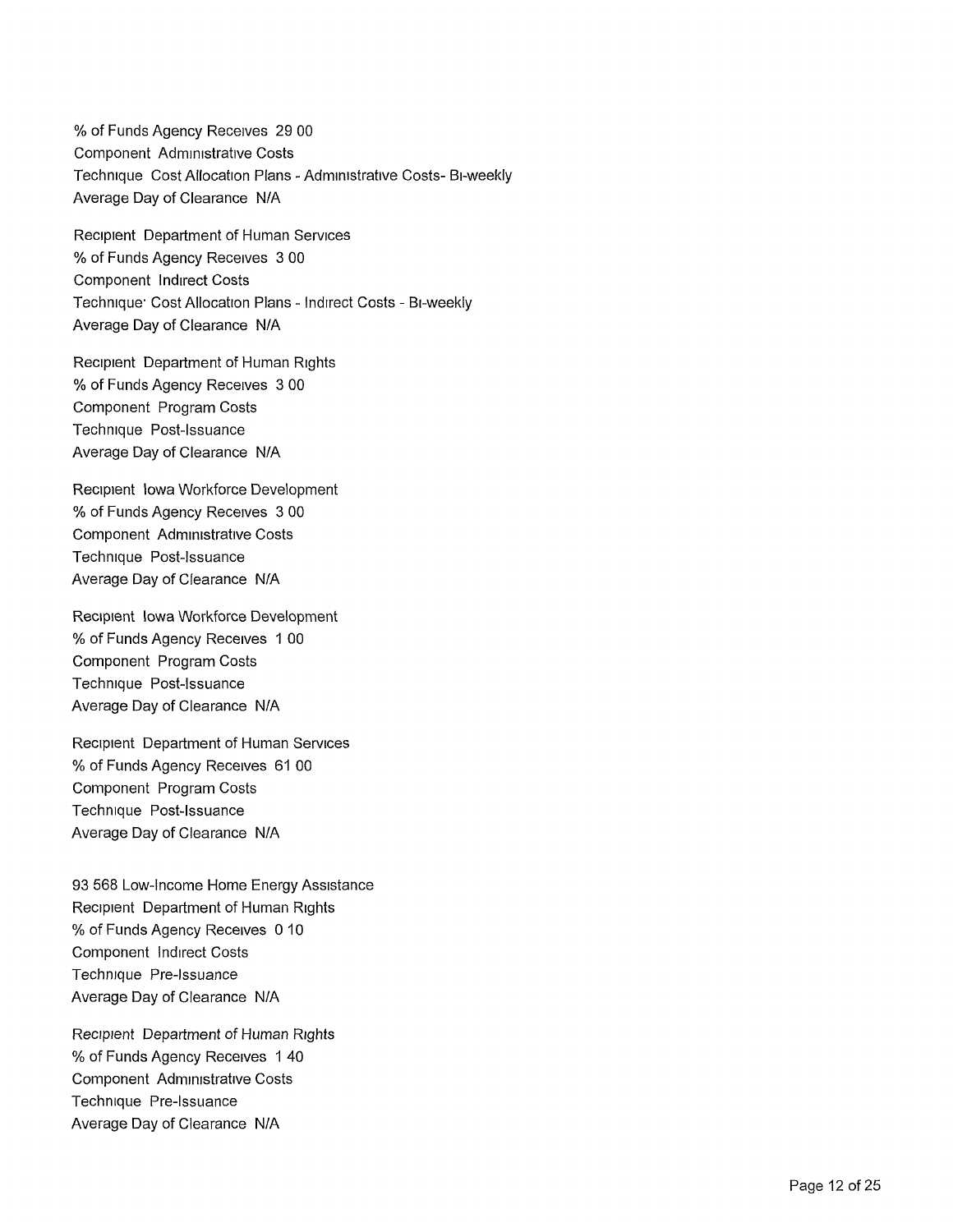Recipient Department of Human Rights % of Funds Agency Receives 98 50 Component Program Costs Technique Pre-Issuance Average Day of Clearance N/A

93 575 Child Care and Development Block Grant Recipient Department of Human Services % of Funds Agency Receives 9 00 Component Administrative Costs Technique Cost Allocation Plans - Administrative Costs- Bi-weekly Average Day of Clearance N/A

Recipient Department of Human Services % of Funds Agency Receives 2 00 Component Indirect Costs Technique Cost Allocation Plans - Indirect Costs - Bi-weekly Average Day of Clearance N/A

Recipient Department of Human Services % of Funds Agency Receives 89 00 Component Program Technique. Post-Issuance Average Day of Clearance<sup>.</sup> N/A

93 767 Children's Health Insurance Program Recipient Department of Human Services % of Funds Agency Receives 8 00 Component Administrative Costs Technique Cost Allocation Plans - Administrative Costs- Bi-weekly Average Day of Clearance N/A

Recipient Department of Human Services % of Funds Agency Receives <sup>1</sup> 00 Component Indirect Costs Technique Cost Allocation Plans - Indirect Costs - Bi-weekly Average Day of Clearance N/A

Recipient Department of Human Services % of Funds Agency Receives 91 00 Component Program Costs Technique Post-Issuance Average Day of Clearance N/A

93 778 Medical Assistance Program Recipient Department of Human Services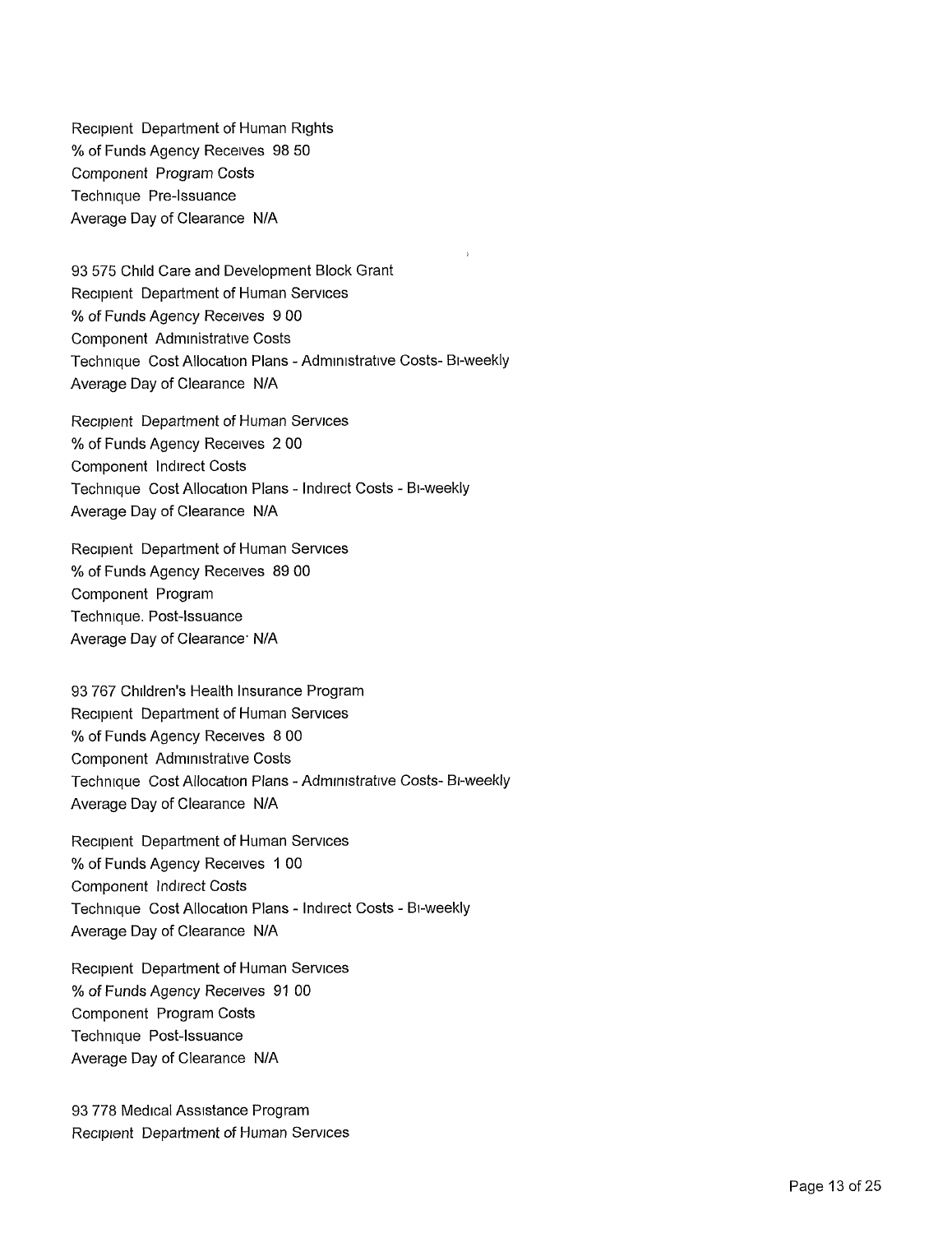% of Funds Agency Receives 3 00 Component Administrative Costs Technique Cost Allocation Plans - Administrative Costs- Bi-weekly Average Day of Clearance N/A

Recipient Department of Human Services % of Funds Agency Receives 0 00 Component Indirect Costs Technique Cost Allocation Plans - Indirect Costs - Bi-weekly Average Day of Clearance N/A

Recipient Department of Human Services % of Funds Agency Receives 97 00 Component Program Costs Technique Post-Issuance Average Day of Clearance N/A

#### 6 3 3 Materiality Exemptions

Agencies exempt from coverage on the basis of materiality

The Department of Human Services transfers administrative funds to the Department of Inspections and Appeals (DIA) through the Department of Human Services Cost Allocation Plan The administrative expense reimbursement transfer is less than 1% of the program costs and will not be tracked This is applicable for CFDA's, 93 558, 93 563, 93 575, 93 767, and 93 778

Iowa Workforce Development passes through funds pertaining to indirect costs to the Department of Inspections and Appeals (DIA) for CFDA 17 225F The pass through of funds is less than 1% of the overall costs for this CFDA number and will not be tracked

The Iowa Finance Authority receives federal funds pertaining to indirect expenses for CFDA 66 458 The indirect expense reimbursement transfers are less than 1% of the overall costs for this CFDA number and will not be tracked

The Iowa Finance Authority receives federal funds pertaining to indirect expenses for CFDA 66 468 The indirect expense reimbursement transfers are less than 1% of the overall costs for this CFDA number and will not be tracked

The Department of Human Rights receives federal funds pertaining to indirect expenditures for CFDA 93 568 The indirect expense reimbursement transfers are less than 1% of the overall costs for this CFDA number and will not be tracked

The Department of Human Services receives federal funds pertaining to indirect expenditures for CFDA 93 778 The indirect expense reimbursement transfers are less than 1% of the overall costs for this CFDA number and will not be tracked

#### 7 0 CLEARANCE PATTERNS

7 <sup>1</sup> The State shall develop separate clearance patterns for each of the following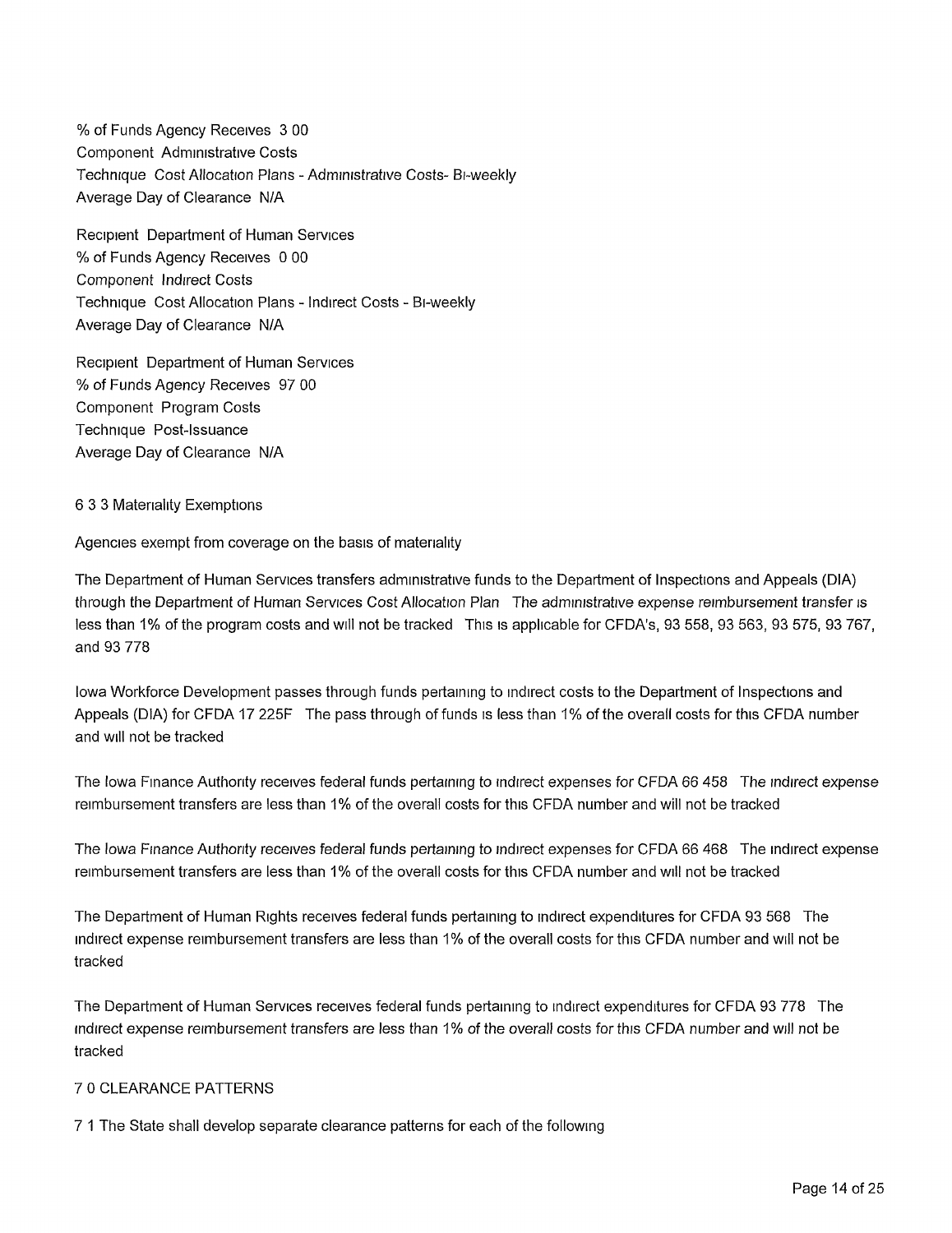for the payroll portion of the administrative costs listed in Sections 4 2 and 4 3 of this Agreement

7 2 The following shall develop the State's clearance patterns

The Department of Administrative Services shall develop the State's clearance patterns in accordance with 31 CFR 205 22

7 3 The sources of data the State shall use when developing its clearance patterns are as follows

Actual warrant redemption from the records of the State Treasurer as well as the State's accounting system

7 4 The State shall use the following methodology when developing its clearance patterns

When developing each clearance pattern, the State shall track at least 99% of the funds disbursed, from issuance to clearance, for a period of at least three months

7 5 The State shall identify for each check or warrant (hereafter, check) in the population (1) the date the check was released for payment, (2) the date the check was debited from the State's account, and, (3) the amount of the check

7 6 The State shall use the following method to calculate the dollar-weighted average day of clearance

To determine the number of days each check was outstanding (clearance time), the issue date shall be subtracted from the date the check cleared the State's account

To determine the percentage of the disbursement paid out each day following issuance, the amount of the checks that clear the State's account each day shall be summed and then divided by the amount of the total disbursement

For each day following issuance, the clearance time of the checks paid out that day shall be multiplied by the percentage of the total disbursement those checks represent This product is the clearance factor

The dollar-weighted average day of clearance for the disbursement shall be determined by summing the clearance factor of each day following the disbursement

7 7 The State shall adjust each clearance pattern to reflect the dollar-weighted proportion of funds paid out by EFT/Direct payroll, with the following exceptions

## NONE

The State shall also adjust each clearance pattern to reflect

## NONE

7 8 Each of the State's clearance patterns is calculated in calendar days

7 9 An authorized State official shall certify that each clearance pattern developed by the State accurately corresponds to the clearance activity of the programs to which it is applied This certification shall be provided to the Fiscal Service prior to the effective date of the Agreement The State shall recertify its clearance patterns at least every five years

7 10 The State shall follow the procedures of 31 CFR 205 if it has actual or constructive knowledge, at any time, that a clearance pattern does not correspond to a program's clearance activity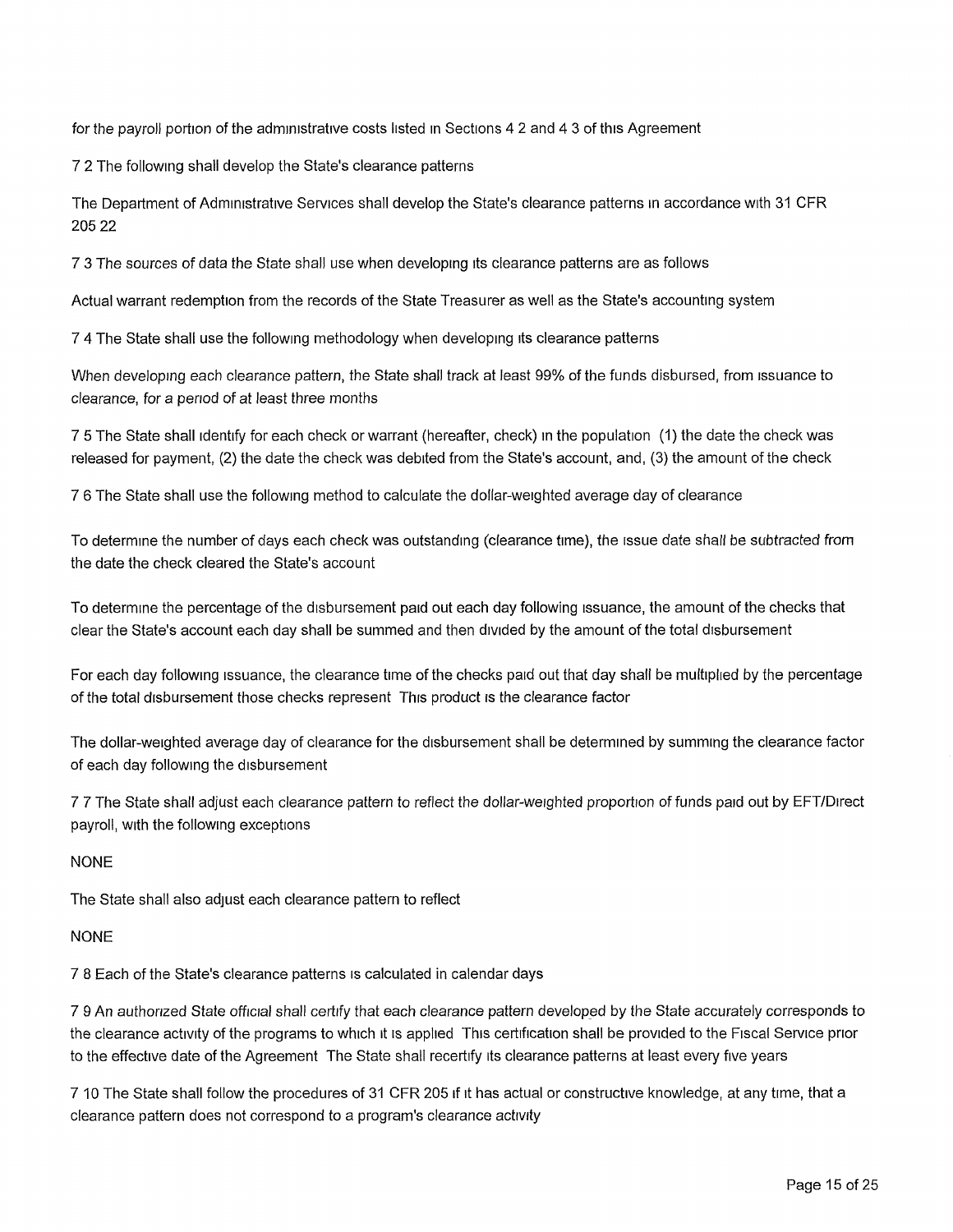## 8 0 INTEREST CALCULATION METHODOLOGY

## 8 <sup>1</sup> General Terms

8 11 The State and the Secretary agree that no interest liabilities will be incurred for transfers of funds made in accordance with the procedures specified in section 6 of this Agreement where the following funding techniques are applied

Actual Administrative Non-Payroll Costs - Weekly Actual Clearance, ZBA - ACH Capitalization Grants for State Revolving Funds Cost Allocation Plans - Administrative Costs- Bi-weekly Cost Allocation Plans - Indirect Costs - Bi-weekly Estimated Administrative Costs-Bi-weekly - Monthly Adjustments Estimated Administrative Payroll Costs - Estimated Base-Bi-weekly Indirect Cost Rates - Actual Base - Monthly Indirect Cost Rates - Actual Base - Quarterly Indirect Cost Rates-Estimated Base-Bi-weekly-Quarterly Adjustments Reimbursement - Advance Construction State Revolving Funds - Administrative/Tech Costs

8 <sup>1</sup> 2 The State shall maintain information on disbursements and receipts of funds to verify the implementation of any funding technique and document interest liabilities

For each disbursement, the State shall be able to identify

- (1) amount of the issuance
- (2) date of issuance
- (3) date Federal funds are received and credited to a State account
- (4) amount of Federal funds received
- (5) date funds were requested

8 2 Federal Interest Liabilities

8 2 <sup>1</sup> A Federal interest liability shall accrue from the day the State pays out its own funds for program purposes to the day Federal funds are credited to a State account With regard to funds transferred out of the Federal Highway Trust Fund, if a State does not bill at least weekly for current project costs, the Federal interest liability shall not accrue prior to the day the State submits a request for funds

8 2 2 The State shall use the following method to calculate Federal interest liabilities

For all transactions where the State pays out its own funds for program purposes prior to receiving Federal funds, the State shall track each payment from the date it is paid out of a State account to the date Federal funds are subsequently credited to a State account to cover that outlay The Federal interest liability on each payment shall be based on the difference in whole days between the two events With Federal-State matching programs, interest shall be calculated on the Federal percentage of the disbursement

8 3 The Unemployment Trust Fund

8 3 <sup>1</sup> The State shall use the following method to calculate State interest liabilities on funds withdrawn from the several accounts in the Unemployment Trust Fund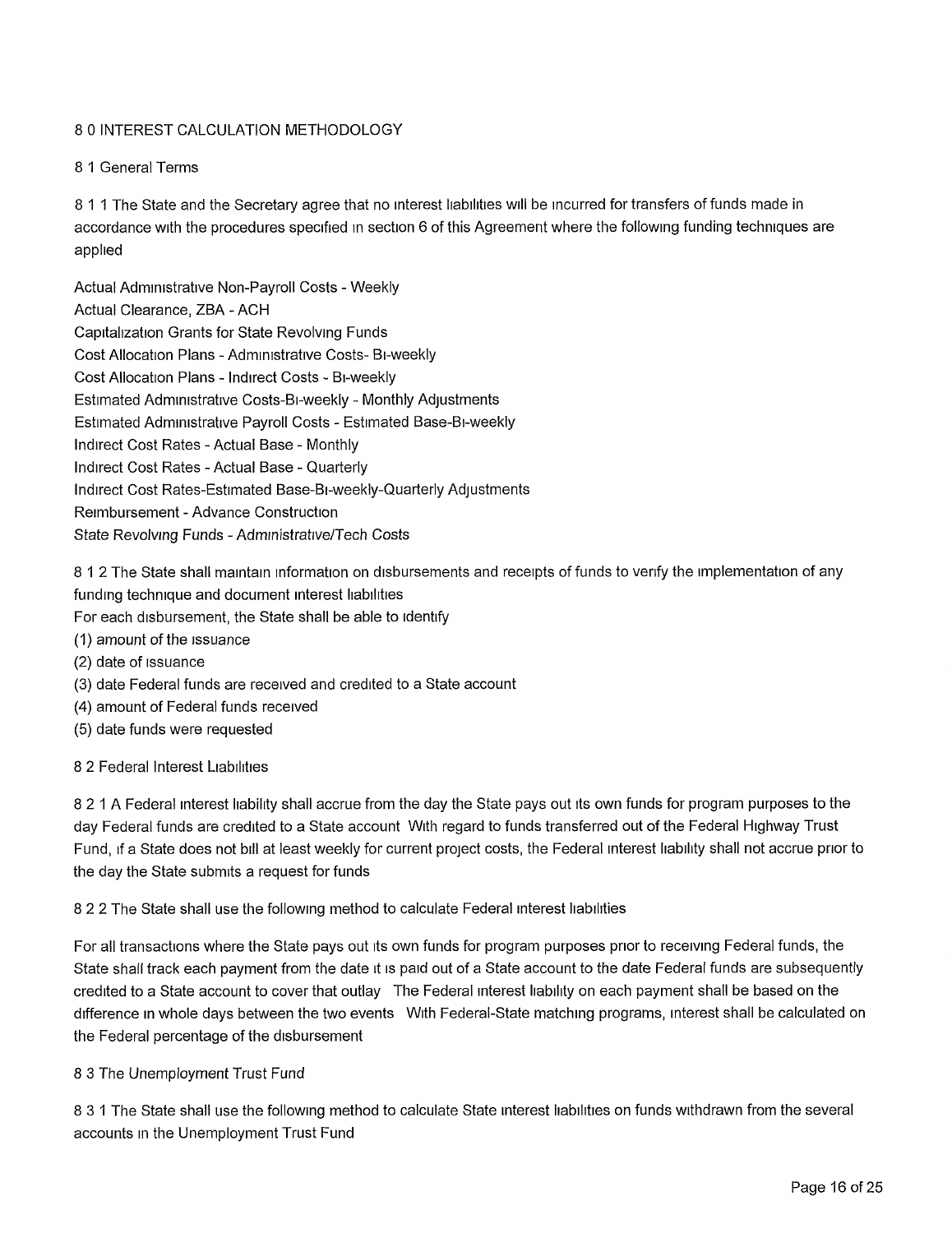The State shall use the following methodology to calculate State interest liabilities on funds withdrawn from the several accounts in the UTF under the Unemployment Insurance program

Based on statements provided by its financial institution, or other appropriate source, the State shall determine the actual interest earnings and the related banking costs attributable to funds withdrawn from its account in the UTF

At the end of the State's fiscal year, the State shall calculate the percentage of its total unemployment compensation expenditures for (1) funds withdrawn from the State account in the UTF, or the State %, and (2) funds withdrawn from the Federal Employees Compensation Account (FECA) and the Extended Unemployment Compensation Account (EUCA) and any other accounts of Federal funds in the UTF, or the Federal %

The State shall calculate the actual interest earnings and the related banking costs attributable to funds withdrawn from the State account in the UTF by multiplying the State % by the amount of the actual interest earnings and the related banking costs of the account as a whole The State's liability for interest on funds withdrawn from its account in the UTF shall consist of the actual interest earnings attributable to such funds less the related banking costs attributed to such funds

The State shall determine the average daily cash balance of its unemployment compensation benefit payment account for its fiscal year The State shall calculate the average daily cash balance of Federal funds by multiplying the Federal % by the average daily cash balance of the benefit payment account on the whole The State's liability for interest on funds withdrawn from the FECA and EUCA (and any other benefit accounts of Federal funds in the UTF from which the State draws funds) shall be the average daily cash balance of Federal funds multiplied by the annualized rate equal to the average equivalent yields of 13-week Treasury bills auctioned during the State's fiscal year

#### 8 4 Refund Liabilities

8 4 <sup>1</sup> The State shall be liable for interest on refunds from the date the refund is credited to a State account until the date the refund is debited from the State account for program purposes The State shall apply a \$50,000 refund transaction threshold below which the State shall not incur or calculate interest liabilities on refunds A transaction is defined as a single deposit

- 8 4 2 For each refund, the State shall maintain information identifying
- (1) date a refund is credited to a State account
- (2) date of the subsequent deposit of Federal funds against which the refund is offset
- (3) amount of the refund

8 4 3 The State shall use the following methodology to calculate interest liabilities on refunds

With programs to which applicable interest neutral funding techniques are applied, the State interest liability shall be based on the difference in whole days between the date the refund is deposited in a State account and the date the refund is offset against a subsequent deposit of Federal funds

#### 8 5 Exemptions

8 5 <sup>1</sup> Where more than one State agency is a recipient of Federal funds under a program, a particular State agency's funding may be excluded from interest calculation procedures if the State agency receives an amount of funds less than 5 % of the State's threshold for major Federal assistance programs Notwithstanding this potential exemption, however, in no case shall less than 90% of a program's total funding be subject to interest calculation procedures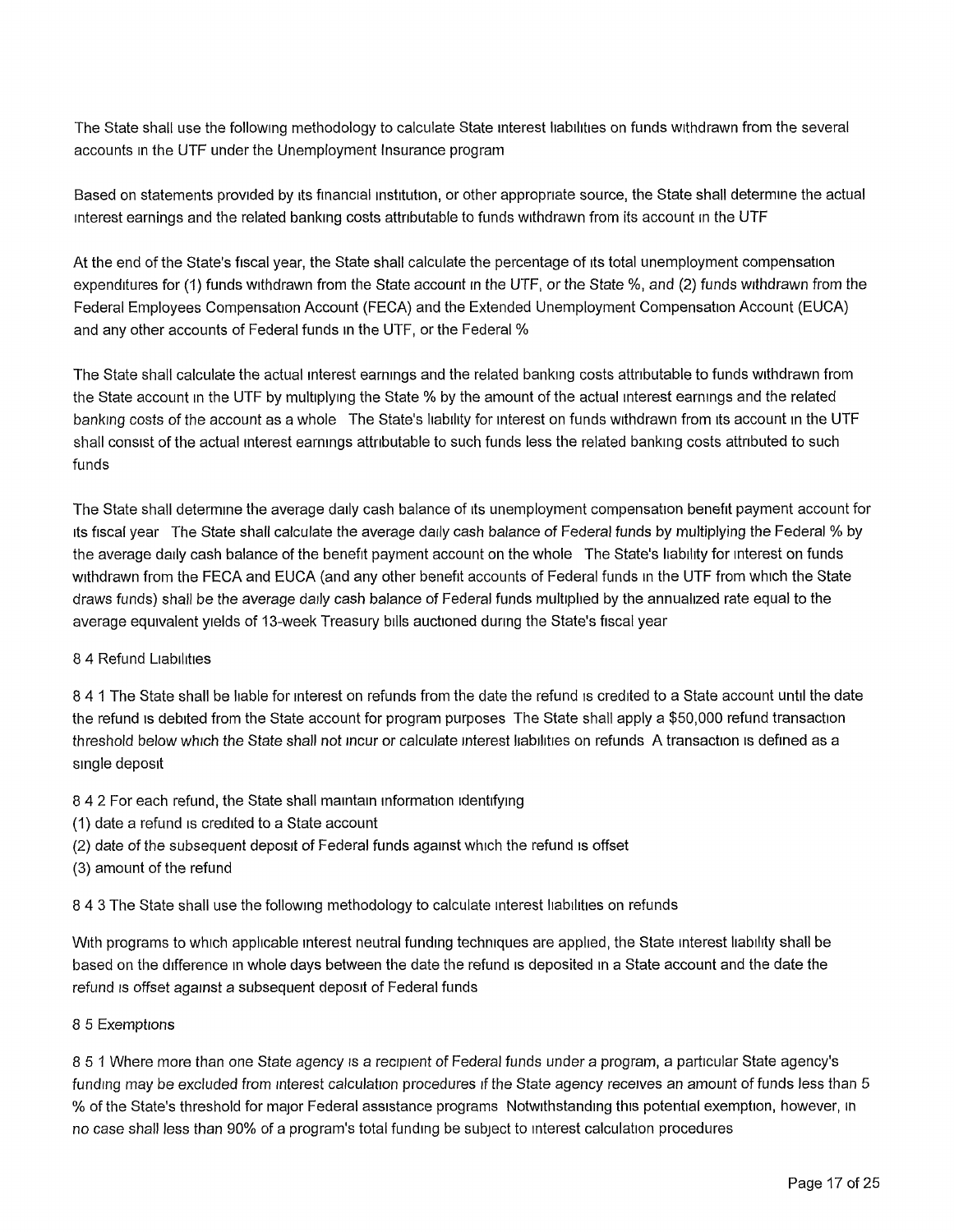Proration of calculations If less than total program funding is subject to interest calculation procedures, the resulting interest liability calculations shall be prorated to 100% of program funding

8 5 2 In accordance with 31 CFR Section 205 10(b), the Secretary and the State agree that no interest liabilities will be incurred or calculated for indirect costs and administrative costs grants Due to the relatively minor nature of this component and for the administrative convenience of the State, the Secretary and the State agree that interest shall not be incurred or calculated with regard to administrative costs other than payroll

8 5 3 The State and the Secretary agree that WIG rebates are excluded from the interest provisions of this agreement *if* they are retained and used for program purposes In the event that the rebates are not used for program purposes, then the provisions of Section 8 4 apply

#### 8 6 State Interest Liabilities

8 6 <sup>1</sup> The State shall be liable for interest on Federal funds from the date Federal funds are credited to a State account until the date those funds are paid out for program purposes

8 6 2 The State shall use the following method to calculate State interest liabilities on Federal funds

8 6 2 <sup>1</sup> Measuring Time Funds Are Held

#### Deposit to Clearance

To determine the total time Federal funds are held, the State shall measure the time between the date Federal funds are received and credit to a State's account and the date those funds are debited from the State's account

#### 8 6 2 2 Source of Data

#### Central Accounting System

The time period from receipt of Federal funds to the date of debit, shall be determined from information captured in the State's centralized accounting system administered by the Department of Administrative Services and the State's warrant redemption administered by the State Treasurer

#### 8 6 2 3 Standards Applied

## Statistical Sampling (Pre-Issuance)

To measure the time Federal funds are held in a State account prior to being disbursed, the State shall use statistical sampling The sample shall be randomly selected, and shall be of sufficient size to ensure, at a minimum, a 95% confidence interval no wider than  $\pm 0.3$  dollar-weighted days about the estimated mean

For each check in the sample population, the State shall

1 subtract the deposit date from the issuance date

2 multiply the difference of step <sup>1</sup> by the check amount

3 divide the product of step 2 by the total amount of funds drawn in the sample to determine the dollar-weighted preissuance time for that check

The State shall then sum the dollar-weighted pre-issuance time for each check to arrive at the total dollar-weighted average pre-issuance time to be used for calculating State interest liabilities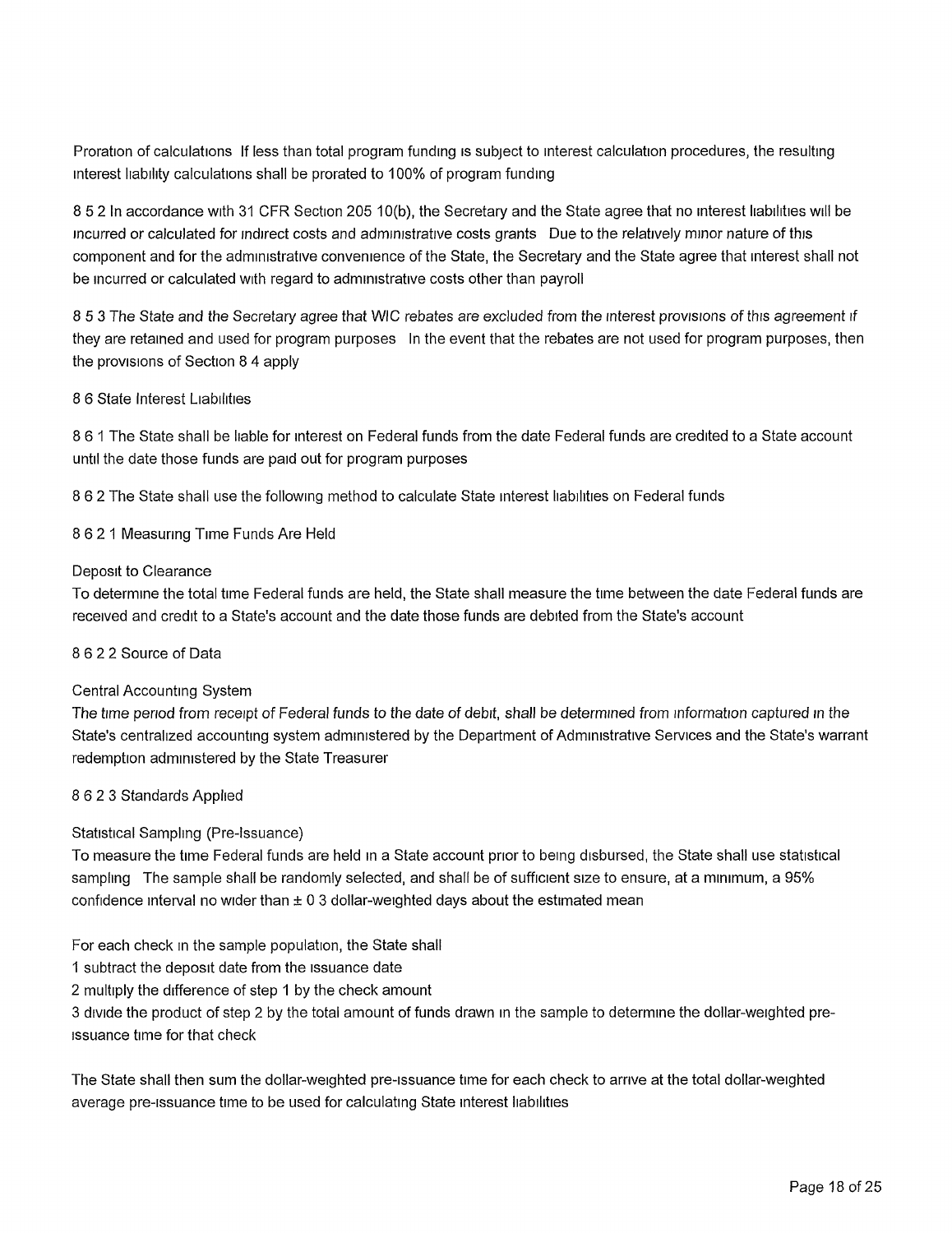### 8 6 2 4 Calculation Procedure

Pre-Issuance Time + Clearance Time  $I = P \times r \times \{P\} + CT\}$ , where

<sup>I</sup> = State's total interest liability

P = Total annual expenditures of Federal funds for program or component cash flow of program

r = Annualized rate equal to the average equivalent yields of 13-week Treasury bills auctioned during a State's fiscal year divided by 365 days

PI = Dollar-weighted average number of days Federal funds are held by State prior to issuance

CT = Dollar-weighted average number of days Federal funds are held by State between issuance and clearance of checks, as determined by the appropriate clearance pattern in Exhibit II

8 7 Calculation Procedure - State Payroll Costs

The State is on a bi-weekly payroll system of payday being every other Friday Consistent with the State's pre-issuance requirements, the departments must have funds on hand by Tuesday to cover net pay, employer contributions, and employee deductions

Due to these administrative constraints, the State shall pay interest on direct cost payrolls for 4 days The dollar-weighted average clearance time for payroll clearance is calculated to be 3.50 calendar days This calculation is based on an analysis of the period of time from fund drawdown to warrant redemption or EFT payment and the period of time the mandatory and discretionary deductions are held by a Centralized Payroll Trustee

The State's interest liability for the payroll portion of all applicable administrative costs noted in 4 2 and 4 3 shall be calculated by applying the following formula

Pre-Issuance Time + Clearance Time

 $I = P X r X (PI + CT)$  where

<sup>I</sup> = State's total interest liability for payroll portion of administrative component of program

 $P =$  Total annual expenditures of Federal funds for payroll portion of administrative component of program

 $r =$  Annualized rate equal to the average equivalent yields of 13-week Treasury bills auctioned during a State's fiscal year divided by 365 days

PI = Dollar-weighted average number of days Federal funds are held by State prior to issuance

CT = Dollar-weighted average number of days Federal funds are held by State between issuance and clearance of checks, as determined by the appropriate clearance pattern in Exhibit II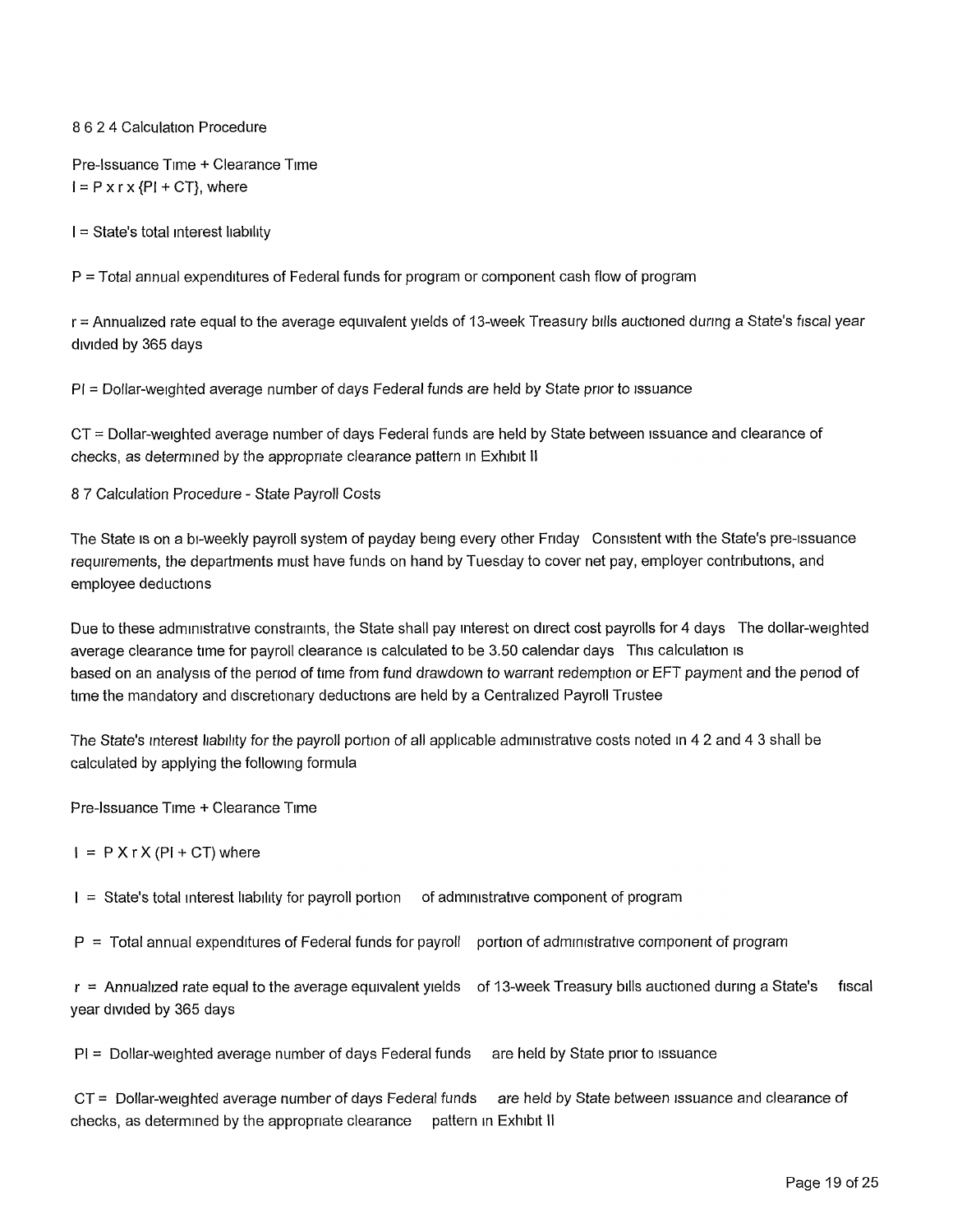## 9 0 REVERSE FLOW PROGRAMS

The State is not required to cover any reverse flow programs under the terms of this Agreement because the State does not participate in the program

### 10 0 INTEREST CALCULATION COSTS

10 <sup>1</sup> As set forth in 31 CFR 205 27, interest calculation costs are defined as those costs necessary for the actual calculation of interest, including the cost of developing and maintaining clearance patterns in support of the interest calculations Interest calculation costs do not include expenses for normal disbursing services, such as processing of checks or maintaining records for accounting and reconciliation of cash balances, or expenses for upgrading or modernizing accounting systems Interest calculation costs in excess of \$50,000 in any year are not eligible for reimbursement, unless the State provides justification with the annual report

10 2 The State expects to incur the following types of interest calculation costs

Treasurer of State—System Analysis, programming and testing

Administrative Services-System analysis, programming, report testing and validation, redemption pattern reporting, validation and testing, annual report preparation

10 3 The State shall submit all claims for reimbursement of interest calculation costs with its Annual Report in accordance with 31 CFR 205

#### 11 0 NON-COMPLIANCE

11 <sup>1</sup> The provisions of 31 CFR Part 205 29 and 31 CFR Part 205 30 shall apply in cases of non-compliance with the terms of this Agreement.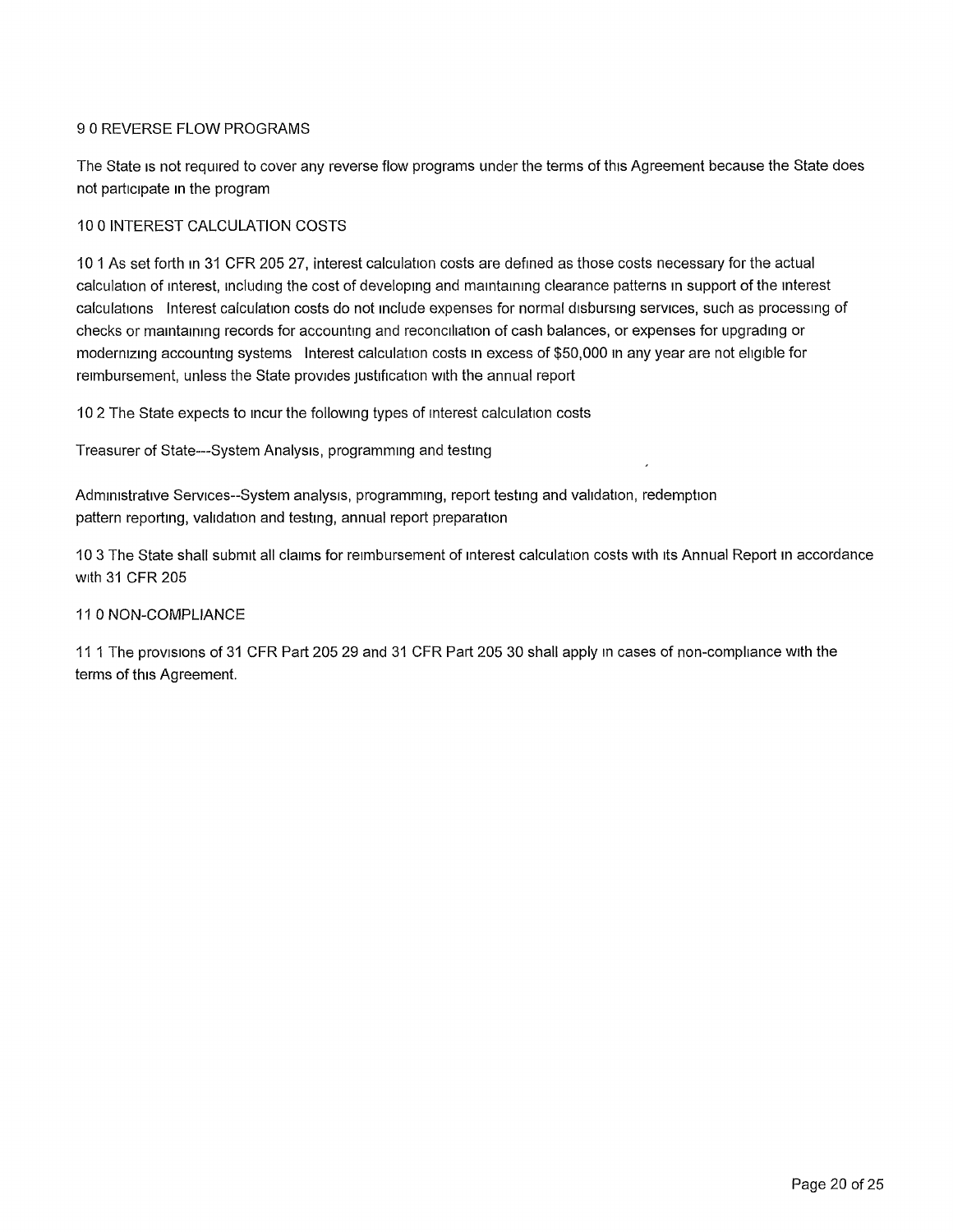## 12 0 AUTHORIZED SIGNATURES

 $\sim$ 

| Jay Cleveland                                                        |                          |
|----------------------------------------------------------------------|--------------------------|
| Chief Operating Officer                                              |                          |
| <b>State Accounting Enterprise</b>                                   |                          |
| Department of Administrative Services                                |                          |
| Jay Cleveland                                                        | Date Signed Jun 28, 2019 |
| Date Submitted 04/30/2019                                            |                          |
| Corvelli A McDaniel                                                  |                          |
| Assistant Commissioner                                               |                          |
| Revenue Collections Management                                       |                          |
| Bureau of the Fiscal Service                                         |                          |
| U S Department of the Treasury                                       |                          |
| Corvelli A. McDaniel<br>Signature Corvelli A McDaniel (Jul 12, 2019) | Date Signed Jul 12, 2019 |

 $\label{eq:2.1} \frac{1}{\sqrt{2}}\int_{\mathbb{R}^3} \left|\frac{d\mathbf{x}}{d\mathbf{x}}\right|^2 \, d\mathbf{x} \, d\mathbf{x} \, d\mathbf{x} \, d\mathbf{x} \, d\mathbf{x} \, d\mathbf{x} \, d\mathbf{x} \, d\mathbf{x} \, d\mathbf{x} \, d\mathbf{x} \, d\mathbf{x} \, d\mathbf{x} \, d\mathbf{x} \, d\mathbf{x} \, d\mathbf{x} \, d\mathbf{x} \, d\mathbf{x} \, d\mathbf{x} \, d\mathbf{x} \, d\mathbf{x} \, d\mathbf{x$ 

 $\mathcal{A}$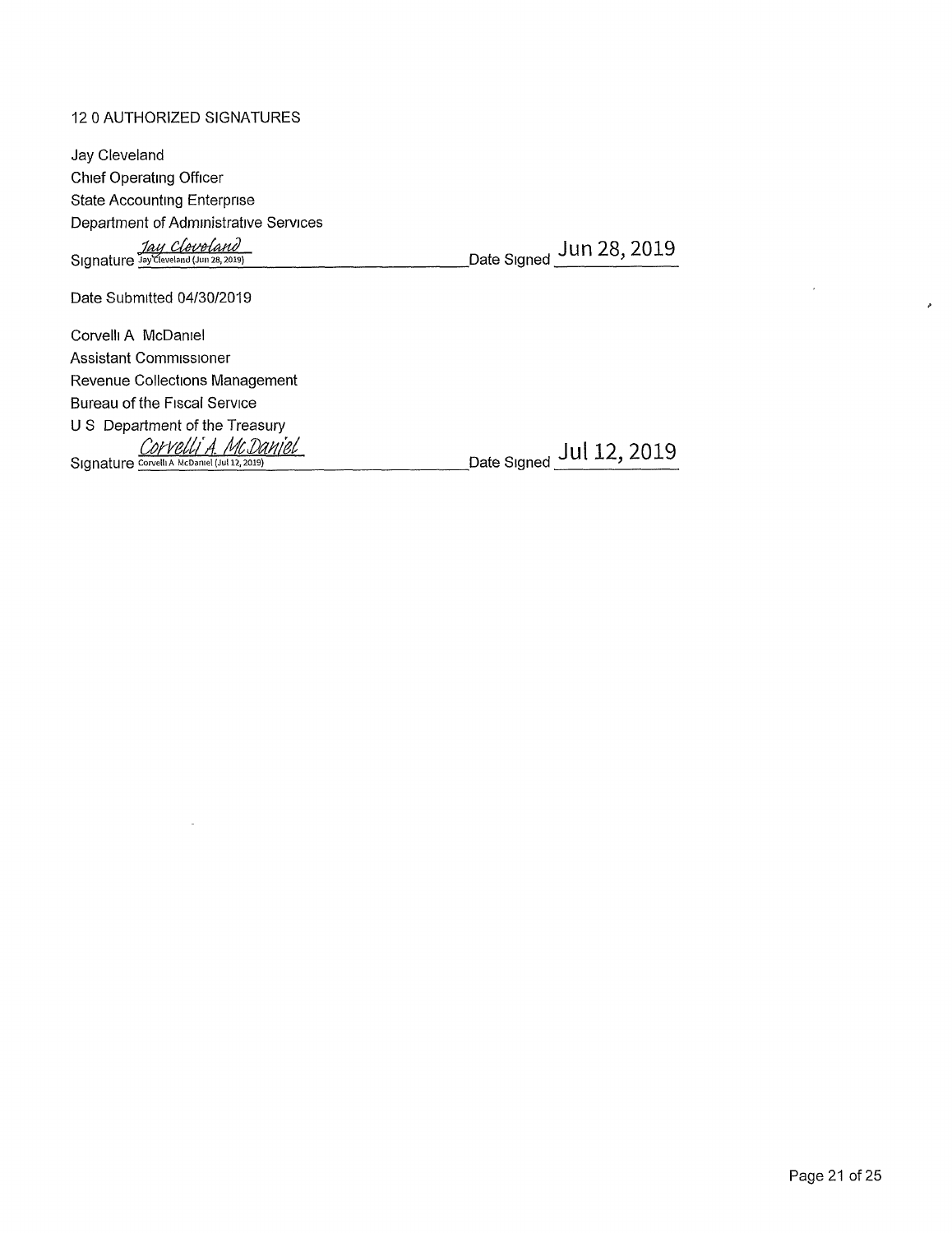## **Exhibit <sup>I</sup> - Funds Request and Receipt Times Schedule State of Iowa**

| <b>Federal Agency</b>             |            | Payment Type Request Cut-Off Time | Receipt Window |
|-----------------------------------|------------|-----------------------------------|----------------|
| Agriculture-FNS                   | <b>ACH</b> | 11 59 PM                          | 1 day          |
| Agriculture-FNS                   | Fedwire    | 545 PM                            | $0$ day        |
| Agriculture-FS                    | <b>ACH</b> | 3 00 PM                           | 1 day          |
| Air National Guard                | <b>ACH</b> | 12 00 PM                          | 15 days        |
| Army National Guard               | <b>ACH</b> | 12 00 PM                          | 15 days        |
| Commerce-NOAA                     | <b>ACH</b> | 2 00 PM                           | 1 day          |
| Dept of Homeland Security (FEMA)  | Fedwire    | 2 00 PM                           | 2 days         |
| Dept of Homeland Security (ODP)   | <b>ACH</b> | 2 00 PM                           | 2 days         |
| Dept of Homeland Security (ODP)   | Fedwire    | 2 00 PM                           | 2 days         |
| EPA                               | ACH        | 2 00 PM                           | 2 days         |
| <b>EPA</b>                        | Fedwire    | 2 00 PM                           | $0$ day        |
| Education                         | <b>ACH</b> | 3 00 PM                           | 1 day          |
| Education                         | Fedwire    | 2 00 PM                           | $0$ day        |
| Energy                            | <b>ACH</b> | 4 00 PM                           | 1 day          |
| Energy                            | Fedwire    | 3 00 PM                           | $0$ day        |
| <b>HHS</b>                        | <b>ACH</b> | 5 00 PM                           | 1 day          |
| <b>HHS</b>                        | Fedwire    | 3 00 PM                           | $0$ day        |
| <b>HUD</b>                        | <b>ACH</b> | 5 30 PM                           | 2 days         |
| <b>HUD</b>                        | Fedwire    | 3 00 PM                           | $0$ day        |
| Interior-FWS                      | <b>ACH</b> | 11 59 PM                          | 1 day          |
| Interior-FWS                      | Fedwire    | 545 PM                            | $0$ day        |
| Interior-OSM                      | <b>ACH</b> | 3 00 PM                           | 1 day          |
| Interior-OSM                      | Fedwire    | 1 00 PM                           | $0$ day        |
| Justice                           | <b>ACH</b> | 11 00 PM                          | 6 days         |
| Justice                           | Fedwire    | 2 00 PM                           | 2 days         |
| Labor-Non-UTF                     | <b>ACH</b> | 3 00 PM                           | 1 day          |
| Labor-UTF                         | <b>ACH</b> | 3 00 PM                           | 1 day          |
| Labor-UTF                         | Fedwire    | 3 00 PM                           | $0$ day        |
| National Science Foundation (NSF) | <b>ACH</b> | 8 00 PM                           | 1 day          |
| National Science Foundation (NSF) | Fedwire    | 545 PM                            | $0$ day        |
| Social Security Administration    | <b>ACH</b> | 11 59 PM                          | 1 day          |
| Social Security Administration    | Fedwire    | 545 PM                            | $0$ day        |
| Transportation (FAA)              | <b>ACH</b> | 2 00 PM                           | 1 day          |
| Transportation (FHWA)             | <b>ACH</b> | 12 00 PM                          | 3 days         |
| Transportation (FHWA)             | Fedwire    | 12 00 PM                          | $0$ day        |
| Transportation (FTA)              | <b>ACH</b> | 2 00 PM                           | 1 day          |
| Veterans Administration           | <b>ACH</b> | 12 00 PM                          | 3 days         |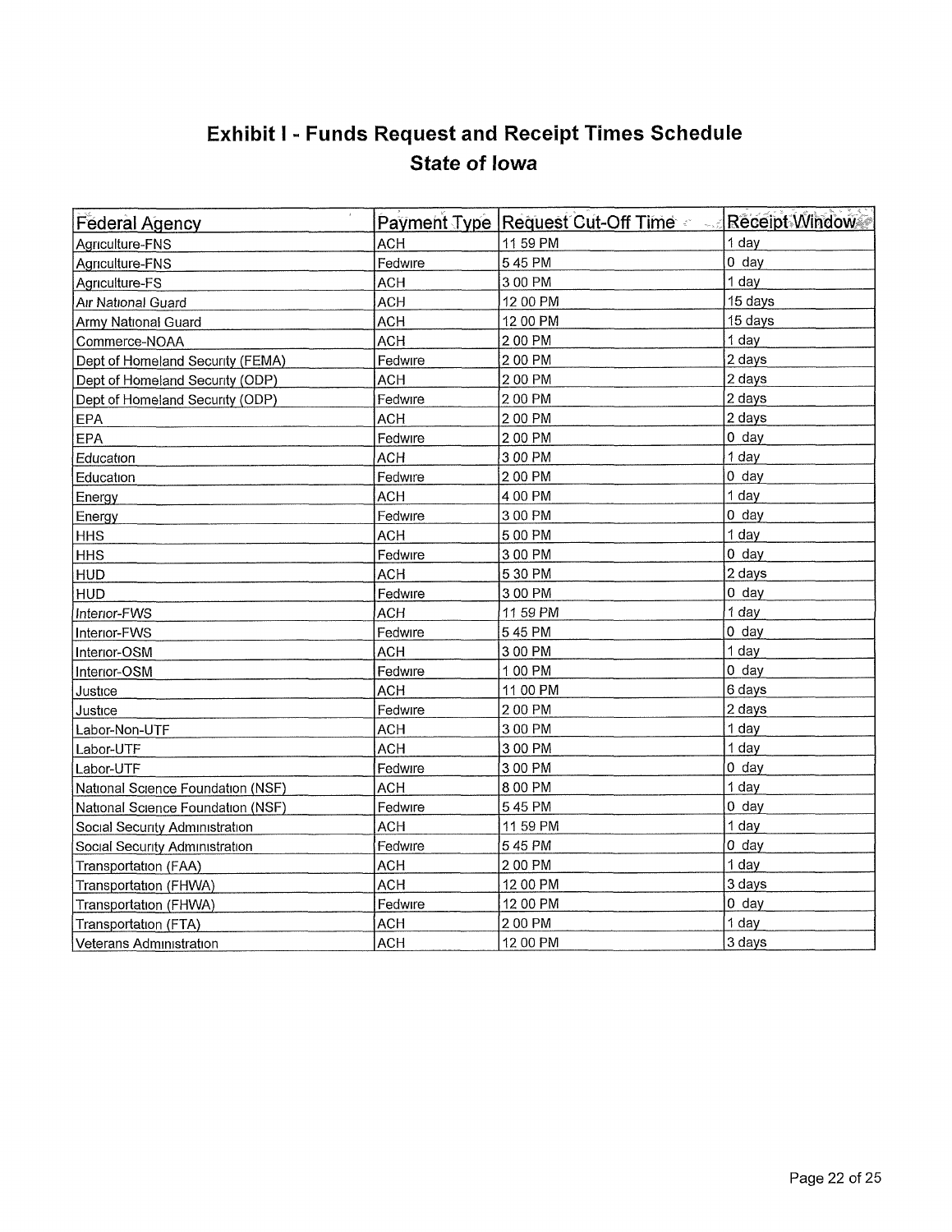Exhibit II - State of Iowa

# **LIST OF STATE CLEARANCE TIMES (Rounded Dollar-Weighted Average Day of Clearance) Clearance Times Where the Timing of A Draw Down Is Based on A Clearance Pattern**

| <b>CFDA</b> | Program Name                                                                                         | Recipient                                | $\frac{0}{0}$ | Component                                            | Technique<br>رة<br>راجار                                                      | Round<br>ed.      |
|-------------|------------------------------------------------------------------------------------------------------|------------------------------------------|---------------|------------------------------------------------------|-------------------------------------------------------------------------------|-------------------|
|             |                                                                                                      |                                          |               |                                                      |                                                                               | days <sup>®</sup> |
| 10551       | Supplemental Nutrition<br>Assistance Program                                                         | Department of Human<br>Services          | 100<br>00     | Program Costs                                        | Actual Clearance, ZBA -<br>ACH                                                | 1 Day             |
| 10555       | National School Lunch<br>Program                                                                     | Department of Education                  | 100<br>$00\,$ | Program Costs                                        | Pre-Issuance                                                                  | N/A               |
| 14 228      | Community Development lowa Economic<br><b>Block Grants/State's</b><br>Program                        | Development Authority                    | 970<br>0      | Program Costs                                        | Pre-Issuance                                                                  | N/A               |
| 14 2 28     | <b>Community Development</b><br><b>Block Grants/State's</b><br>Program                               | Iowa Economic<br>Development Authority   | 200           | Administrative Costs                                 | Pre-Issuance                                                                  | N/A               |
| 14 228      | <b>Community Development</b><br><b>Block Grants/State's</b><br>Program                               | Iowa Economic<br>Development Authority   | 100           | <b>Indirect Costs</b>                                | Indirect Cost Rates -<br>Actual Base - Quarterly                              | N/A               |
| 17 225F     | Unemployment Insurance<br>-- Federal Benefit<br>Account and<br>Administrative Costs                  | Department of<br>Inspections and Appeals | 300           | <b>Administrative Costs</b>                          | <b>Estimated Administrative</b><br>Costs-Bi-weekly -<br>Monthly Adjustments   | N/A               |
| 17 225F     | Unemployment Insurance<br>-- Federal Benefit<br>Account and<br>Administrative Costs                  | Iowa Workforce<br>Development            | 200<br>0      | Program Costs                                        | Pre-Issuance                                                                  | N/A               |
| 17 225F     | Unemployment Insurance   Iowa Workforce<br>-- Federal Benefit<br>Account and<br>Administrative Costs | Development                              | 240<br>0      | Administrative Costs -<br>Non-Payroll                | Actual Administrative<br>Non-Payroll Costs -<br>Weeklv                        | N/A               |
| 17 225F     | Unemployment Insurance<br>-- Federal Benefit<br>Account and<br>Administrative Costs                  | lowa Workforce<br>Development            | 440<br>0      | Administrative Costs -<br>Payroll                    | Estimated Administrative<br>Payroll Costs - Estimated<br>Base-BI-weekly       | N/A               |
| 17 225F     | Unemployment Insurance lowa Workforce<br>-- Federal Benefit<br>Account and<br>Administrative Costs   | Development                              | 900           | <b>Indirect Costs</b>                                | Indirect Cost Rates-<br>Estimated Base-Bi-<br>weekly-Quarterly<br>Adjustments | N/A               |
| 17 225S     | Unemployment Insurance   lowa Workforce<br>-- State Benefit Account                                  | Development                              | 100<br>00     | Program Costs                                        | Post-Issuance                                                                 | N/A               |
| 20 205      | Highway Planning and<br>Construction                                                                 | Department of<br>Transportation          | 700           | City and County Pass-<br>thru                        | Pre-Issuance                                                                  | N/A               |
| 20 205      | Highway Planning and<br>Construction                                                                 | Department of<br>Transportation          | 200<br>0      | Contractor Payments -<br>Advance Construction        | Reimbursement -<br>Advance Construction                                       | N/A               |
| 20 20 5     | Highway Planning and<br>Construction                                                                 | Department of<br>Transportation          | 730<br>0      | Contractor Payments -<br>Non Advance<br>Construction | Contractor Payments -<br>Post Issuance                                        | N/A               |
| 66 458      | Capitalization Grants for<br>Clean Water State<br>Revolving Funds                                    | Department of Natural<br>Resources       | 100           | Indirects                                            | Indirect Cost Rates -<br>Actual Base - Monthly                                | N/A               |
| 66458       | Capitalization Grants for<br>Clean Water State<br>Revolving Funds                                    | Department of Natural<br>Resources       | 850           | Admınıstratıve                                       | State Revolving Funds -<br>Administrative/Tech<br>Costs                       | N/A               |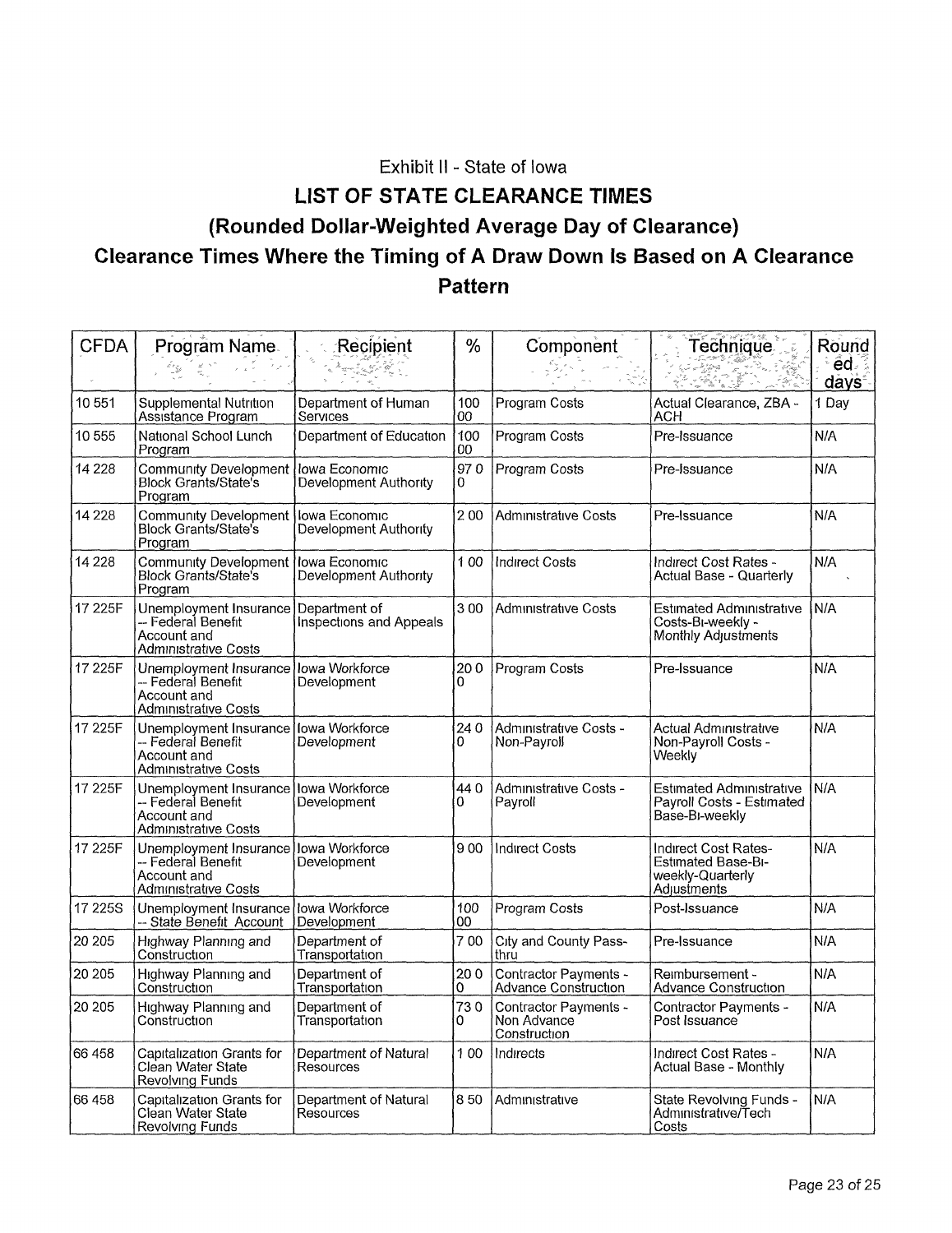| <b>CFDA</b> | Program Name                                                          | Recipient                          | %        | Component                   | Technique                                                      | Round                   |
|-------------|-----------------------------------------------------------------------|------------------------------------|----------|-----------------------------|----------------------------------------------------------------|-------------------------|
|             |                                                                       |                                    |          |                             |                                                                | ed<br><sup>∘</sup> ḋays |
| 66 458      | Capitalization Grants for<br>Clean Water State<br>Revolving Funds     | Iowa Finance Authority             | 030      | Indirects                   | Indirect Cost Rates -<br>Actual Base - Monthly                 | N/A                     |
| 66 458      | Capitalization Grants for<br>Clean Water State<br>Revolving Funds     | <b>Jowa Finance Authority</b>      | 3 2 0    | Administrative              | State Revolving Funds -<br>Administrative/Tech<br>Costs        | N/A                     |
| 66 458      | Capitalization Grants for<br>Clean Water State<br>Revolving Funds     | Iowa Finance Authority             | 870<br>O | Program                     | Capitalization Grants for<br>State Revolving Funds             | N/A                     |
| 66 468      | Capitalization Grants for<br>Drinking Water Revolving<br>Fund         | Department of Natural<br>Resources | 350      | Indirects                   | Indirect Cost Rates -<br>Actual Base - Monthly                 | N/A                     |
| 66 468      | Capitalization Grants for<br>Drinking Water Revolving<br>Fund         | Department of Natural<br>Resources | 290<br>0 | Administrative/Tech         | State Revolving Funds -<br>Administrative/Tech<br>Costs        | N/A                     |
| 66 468      | Capitalization Grants for<br>Drinking Water Revolving<br>Fund         | Iowa Finance Authority             | 025      | Indirects                   | Indirect Cost Rates -<br>Actual Base - Monthly                 | N/A                     |
| 66 468      | Capitalization Grants for<br>Drinking Water Revolving<br>Fund         | Iowa Finance Authority             | 175      | Administrative              | State Revolving Funds -<br>Administrative/Tech<br>Costs        | N/A                     |
| 66 468      | Capitalization Grants for<br>Drinking Water Revolving<br>Fund         | Iowa Finance Authority             | 655<br>0 | Program                     | Capitalization Grants for<br>State Revolving Funds             | N/A                     |
| 84 010      | Title I Grants to Local<br><b>Educational Agencies</b>                | Department of Education            | 100      | <b>Administrative Costs</b> | Pre-Issuance                                                   | N/A                     |
| 84 010      | Title I Grants to Local<br><b>Educational Agencies</b>                | Department of Education            | 980<br>0 | Program Costs               | Pre-Issuance                                                   | N/A                     |
| 84 010      | Title I Grants to Local<br><b>Educational Agencies</b>                | Department of Education            | 100      | <b>Indirect Costs</b>       | Indirect Cost Rates -<br>Actual Base - Monthly                 | N/A                     |
| 84 027      | Special Education --<br>Grants to States                              | Department of Education            | 3 00     | <b>Administrative Costs</b> | Pre-Issuance                                                   | N/A                     |
| 84 027      | Special Education --<br><b>Grants to States</b>                       | Department of Education            | 960<br>0 | Program Costs               | Pre-Issuance                                                   | N/A                     |
| 84 027      | Special Education --<br>Grants to States                              | Department of Education            | 100      | <b>Indirect Costs</b>       | Indirect Cost Rates -<br>Actual Base - Monthly                 | N/A                     |
| 93 558      | Temporary Assistance for<br>Needy Families                            | Department of Human<br>Rights      | 300      | Program Costs               | Post-Issuance                                                  | N/A                     |
| 93 558      | Temporary Assistance for<br><b>Needy Families</b>                     | Department of Human<br>Services    | 610<br>0 | Program Costs               | Post-Issuance                                                  | N/A                     |
| 93 558      | Temporary Assistance for Department of Human<br><b>Needy Families</b> | Services                           | 290<br>0 | Administrative Costs        | Cost Allocation Plans -<br>Administrative Costs- Bi-<br>weekly | N/A                     |
| 93 558      | Temporary Assistance for<br><b>Needy Families</b>                     | Department of Human<br>Services    | 300      | <b>Indirect Costs</b>       | Cost Allocation Plans -<br>Indirect Costs - Bi-weekly          | N/A                     |
| 93 558      | Temporary Assistance for<br><b>Needy Families</b>                     | Iowa Workforce<br>Development      | 300      | <b>Administrative Costs</b> | Post-Issuance                                                  | N/A                     |
| 93 558      | Temporary Assistance for<br><b>Needy Families</b>                     | lowa Workforce<br>Development      | 1 00     | Program Costs               | Post-Issuance                                                  | N/A                     |
| 93 568      | Low-Income Home<br><b>Energy Assistance</b>                           | Department of Human<br>Rights      | 140      | <b>Administrative Costs</b> | Pre-Issuance                                                   | N/A                     |
| 93 568      | Low-Income Home<br><b>Energy Assistance</b>                           | Department of Human<br>Rights      | 985<br>0 | Program Costs               | Pre-Issuance                                                   | N/A                     |
| 93 568      | Low-Income Home<br><b>Energy Assistance</b>                           | Department of Human<br>Rights      | 010      | <b>Indirect Costs</b>       | Pre-Issuance                                                   | N/A                     |
| 93 575      | Child Care and<br>Development Block Grant Services                    | Department of Human                | 890<br>0 | Program                     | Post-Issuance                                                  | N/A                     |
| 93 575      | Child Care and<br>Development Block Grant Services                    | Department of Human                | 900      | Administrative Costs        | Cost Allocation Plans -<br>Admınıstratıve Costs- Bı-<br>weekly | N/A                     |
| 93 575      | Child Care and<br>Development Block Grant Services                    | Department of Human                | 200      | <b>Indirect Costs</b>       | Cost Allocation Plans -<br>Indirect Costs - Bi-weekly          | N/A                     |